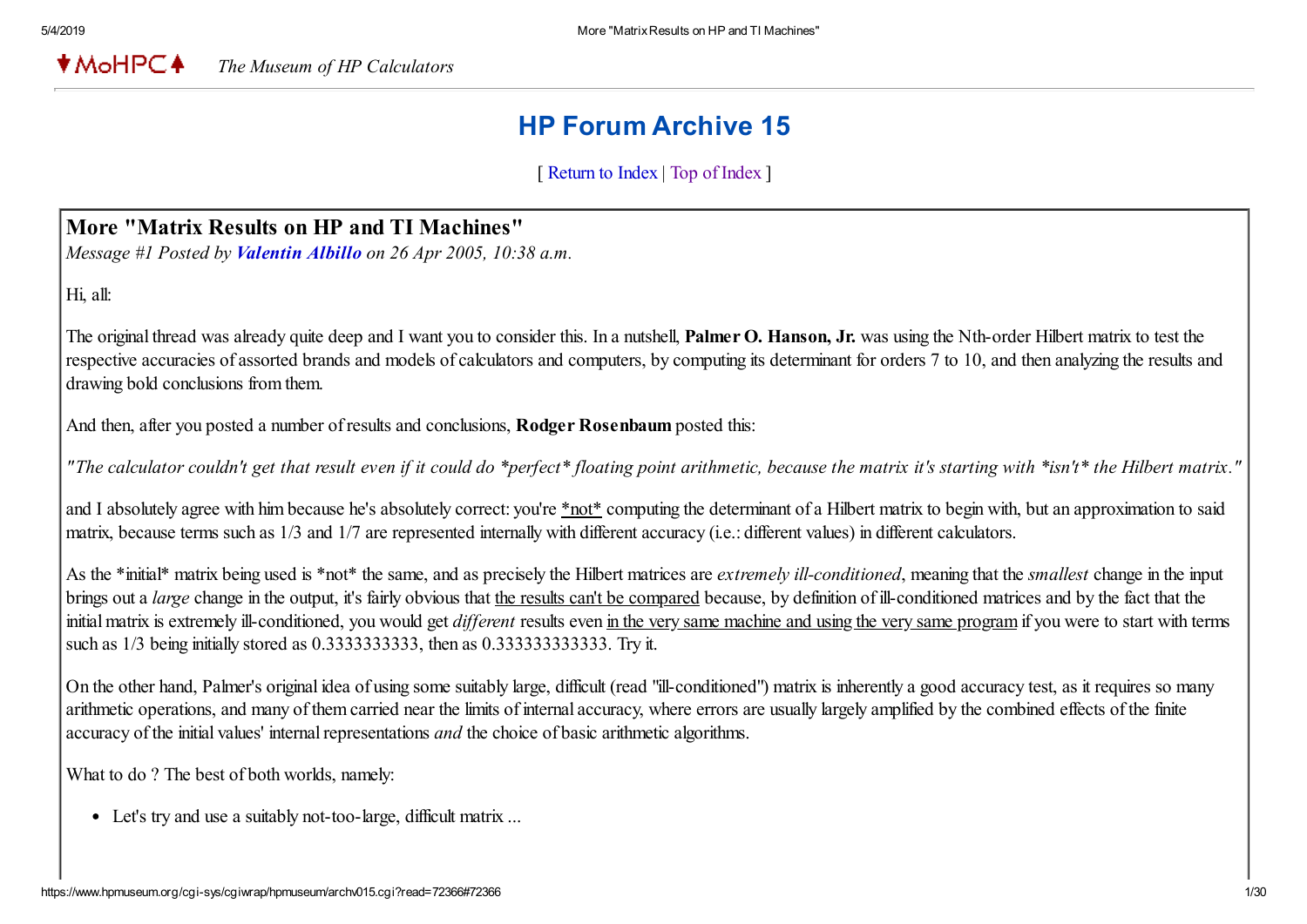• ... but let this initial matrix be exactly representable, so that the very same matrix is actually processed in all machines, and so that the results are indeed comparable and really shed some valid light on the respective accuracies.

To that effect, I propose we repeat all tests using the "Albillo's Matrix  $(tm)$ " (:-)) that I've carefully crafted for this thread, i.e:

 71 67 36 35 19 60 71 71 56 45 20 52 40 84 50 51 43 69 28 41 54 31 18 33 23 46 38 50 43 50 10 28 17 33 41 46 72 71 38 40 27 69

which is a *random* 7x7 matrix (so that even the HP-15C can find its determinant, 8x8 would be too large) with quite *small* elements, yet suitably difficult indeed, as you'll see.

Of course we could have used the Hilbert matrices, multiplying all elements by some large value in order to make sure they were integer to begin with. But as you can easily check, this results in a matrix which has both very large elements and very small ones at the same time, i.e.: *very unbalanced*, which is not a fair test either. On the other hand, my 7x7 "Albillo's Matrix" consist entirely of small, two-digit integer values, *perfectly balanced*: all the elements are of the same order of magnitude.

Try it with all the machines you can. In exact arithmetic, its determinant should come out as 1. What do you get instead ? What's the relative error ? You might be surprised.

Best regards from V.

*Edited: 26 Apr 2005, 10:48 a.m.*

#### Good idea, but how about ...

*Message #2 Posted by [Gene](https://www.hpmuseum.org/cgi-sys/cgiwrap/hpmuseum/archv015.cgi?contact=72367) on 26 Apr 2005, 10:56 a.m., in response to message #1 by Valentin Albillo*

Crafting two or three random matrices so that we won't have one that might, through chance, work out very well for one machine or the other?

#### There you are

*Message #3 Posted by [Valentin Albillo](https://www.hpmuseum.org/cgi-sys/cgiwrap/hpmuseum/archv015.cgi?contact=72372) on 26 Apr 2005, 11:53 a.m., in response to message #2 by Gene*

Hi, Gene: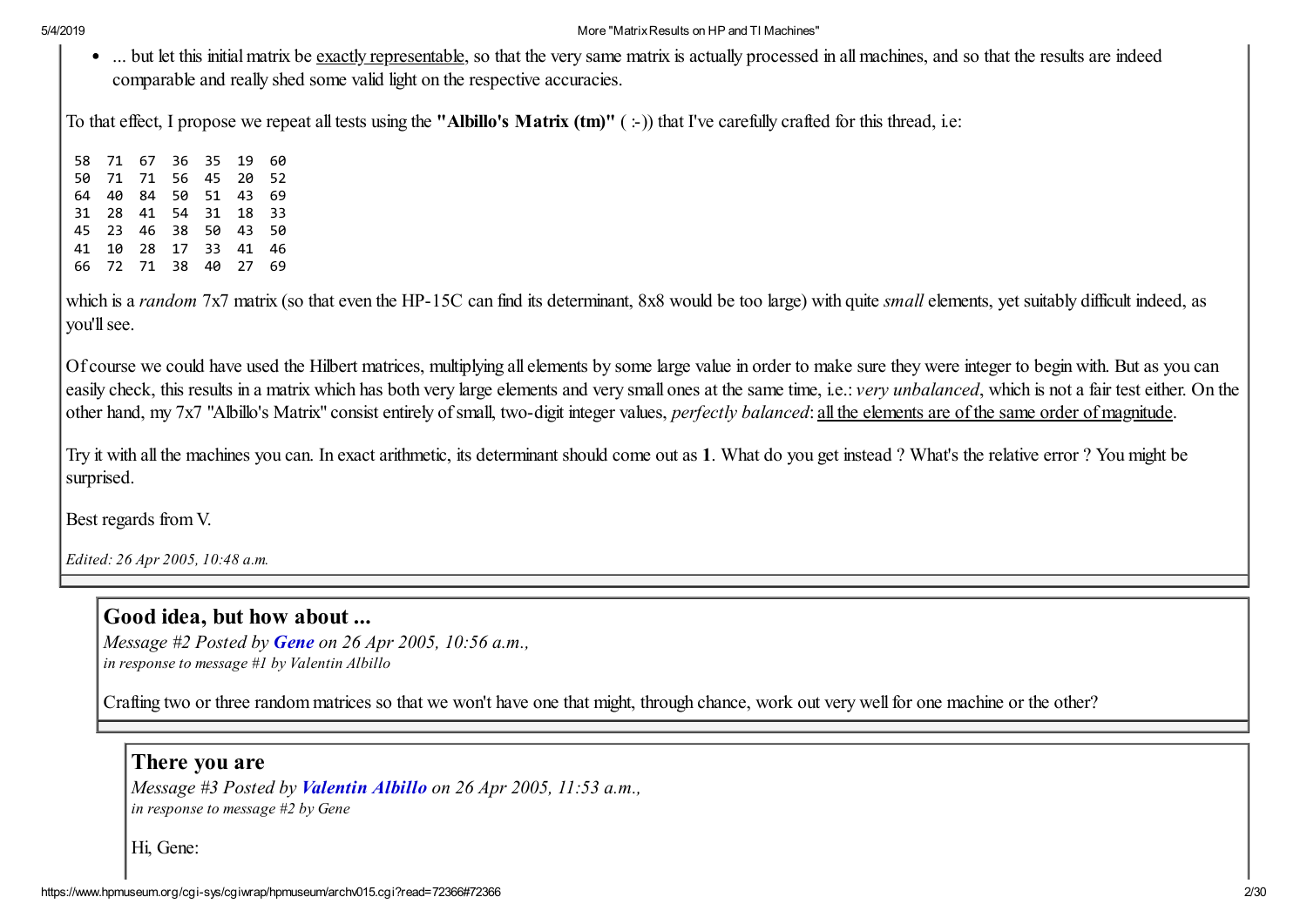#### Gene posted:

*"Good idea, but how about crafting two or three random matrices so that we won't have one that might, through chance, work out very well for one machine or the other?"*

There you are, you may try "Albillo's Matrix 2":

 69 53 33 18 10 87 65 63 55 20 25 73 53 63 67 45 44 49 27 50 84 36 12 33 41 39 64 51 45 33 20 13 17 19 33 15 73 55 35 21 18 90

and "Albillo's Matrix 3":

 53 61 65 50 37 64 78 67 67 24 10 50 52 59 60 32 19 33 51 50 82 35 27 21 18 30 36 38 12 11 18 14 33 13 33 10 57 63 72 51 45 66

which is even \*worse\*. Both determinants are exactly 1.

For added fun, try and compute their inverses, which also have determinants equal to 1 and integer elements. And no, I'm \*not\* giving the inverse matrices, see if you can compute them and to what "accuracy" (for lack of a better word ...)

Best regards from V.

## Re: There you are

*Message #4 Posted by [whuy](https://www.hpmuseum.org/cgi-sys/cgiwrap/hpmuseum/archv015.cgi?contact=72399) on 26 Apr 2005, 5:10 p.m., in response to message #3 by Valentin Albillo*

Now tell us, Valentin, how did you create these examples? It's quite easy to create a matrix with det=1.. just create a random matrix L with 1's on the diagonal and likewise a matrix U with 1's on the diagonal, then multiply them together.. but how do you obtain the obvious 'balance'?? Werner

# Re: There you are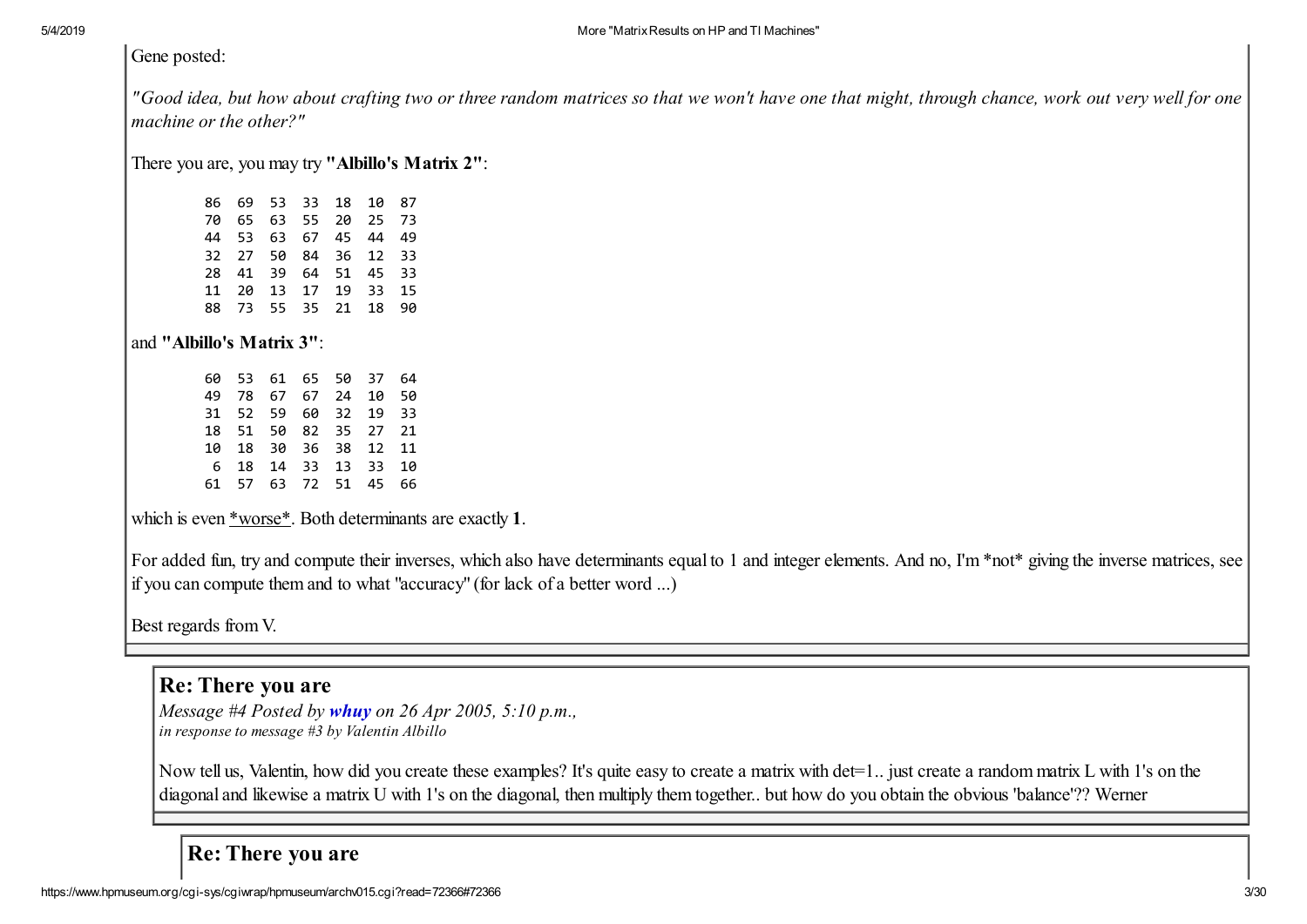*Message #5 Posted by [Rodger Rosenbaum](https://www.hpmuseum.org/cgi-sys/cgiwrap/hpmuseum/archv015.cgi?contact=72401) on 26 Apr 2005, 5:34 p.m., in response to message #4 by whuy*

Please don't tell us right away, Valentin!

And a hint for you Werner. Compute the correlation matrix for Valentin's examples and note how the row wise correlation varies as you move from row 1 to row 7.

#### Re: There you are

*Message #6 Posted by [John Smitherman](https://www.hpmuseum.org/cgi-sys/cgiwrap/hpmuseum/archv015.cgi?contact=72514) on 27 Apr 2005, 2:34 p.m., in response to message #3 by Valentin Albillo*

Hi Valentin. Using the TI 83+ I get the following determinants:

V.M. #1: 0.999646804 V.M. #2: 1.000499334 V.M. #3: 1.000972569

Regards,

John

#### results

*Message #7 Posted by [Mike \(Stgt\)](https://www.hpmuseum.org/cgi-sys/cgiwrap/hpmuseum/archv015.cgi?contact=72536) on 28 Apr 2005, 3:14 a.m., in response to message #3 by Valentin Albillo*

On a HP-40G (emulated) the DET of matrix 1 and 3 are 1, alas for the inverse it is not.

Ciao.....Mike

### Re: More "Matrix Results on HP and TI Machines"

*Message #8 Posted by [Arnaud Amiel](https://www.hpmuseum.org/cgi-sys/cgiwrap/hpmuseum/archv015.cgi?contact=72368) on 26 Apr 2005, 11:13 a.m., in response to message #1 by Valentin Albillo*

The 49 gives 1 in exact or numeric mode...

### Re: More "Matrix Results on HP and TI Machines"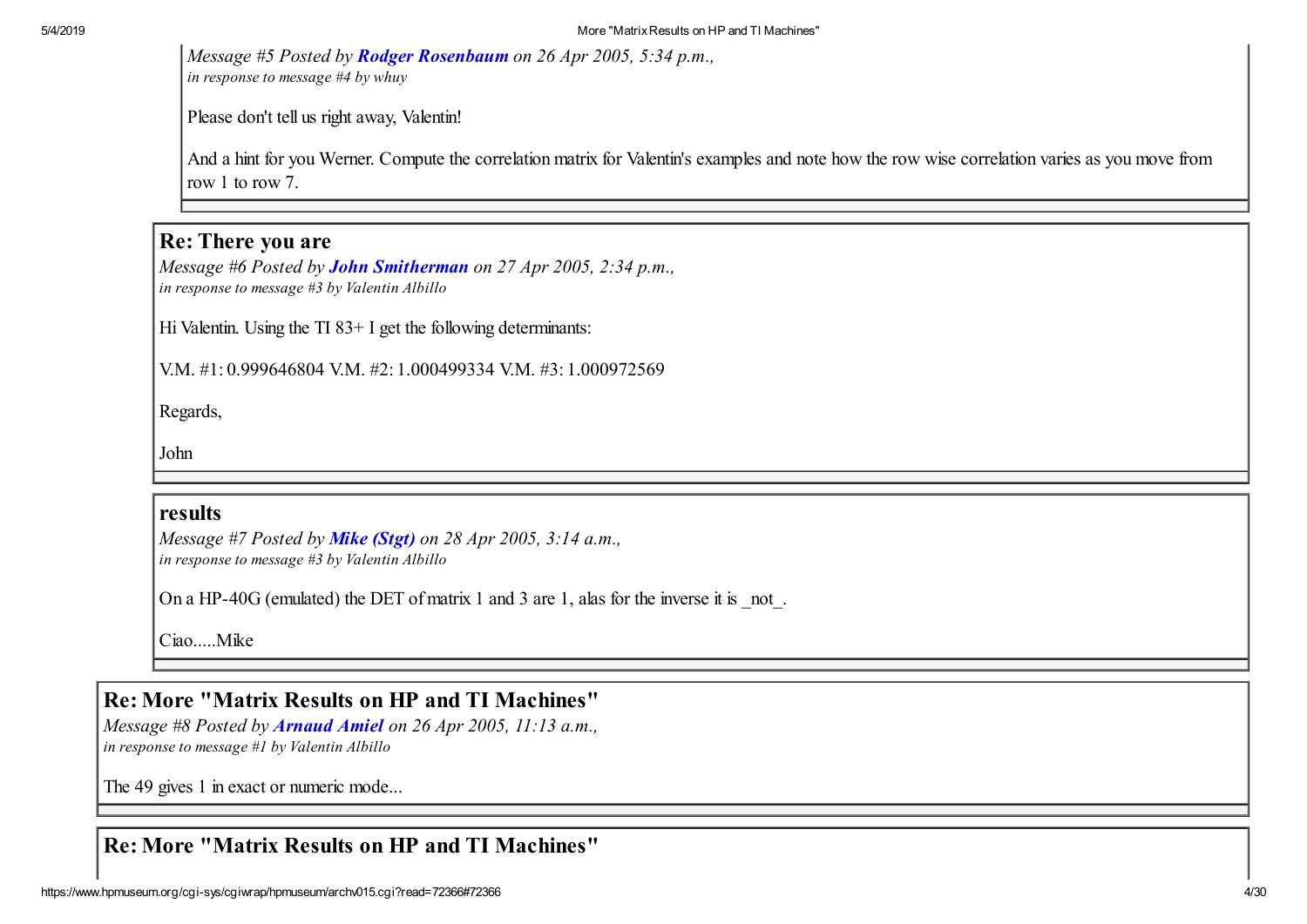*Message #9 Posted by [Whuy](https://www.hpmuseum.org/cgi-sys/cgiwrap/hpmuseum/archv015.cgi?contact=72369) on 26 Apr 2005, 11:20 a.m., in response to message #1 by Valentin Albillo*

Hi Valentin. A word of caution for the HP-48G and HP-49 (don't know if it's present in the 48-S): When flag -54 is clear (as I believe it is, by default), then an extra check is performed before the determinant is calculated: to see whether all matrix elements are integer - for then, the result must be integer, too, and it is \*changed\* to the nearest integer! With Albillo's matrix, flag -54 clear, the result is a magical 1. With flag -54 set, it is .999945522778 The condition number being roughly 10^11, and knowing that 15 digits are used internally, it indeed delivers 4 correct digits. So, set that flag -54 on your 48's and 49's.

Cheers, Werner

# Re: More "Matrix Results on HP and TI Machines"

*Message #10 Posted by [Arnaud Amiel](https://www.hpmuseum.org/cgi-sys/cgiwrap/hpmuseum/archv015.cgi?contact=72373) on 26 Apr 2005, 11:56 a.m., in response to message #9 by Whuy*

Thanks for the clarification. I could not figure out why I got 1. I tried quite a few things but didn't think of this flag as its name is not very desciptive and I never had any experience playing with it until now.

Arnaud

### Moral Of The Story

*Message #11 Posted by [bill platt](https://www.hpmuseum.org/cgi-sys/cgiwrap/hpmuseum/archv015.cgi?contact=72370) on 26 Apr 2005, 11:30 a.m., in response to message #1 by Valentin Albillo*

Subtitle: why it is so hard to find young graduates who can actually do math

If you do not know matrix algebra, or use it infrequently, then do not think that the magical calculator is going to save you the time and effort to understand matrix math.

More importantly if you are rusty or ignorant with matrices, then it is dangerous to start using a calculator to do them to solve problems.

This is from my own experience.

Regards,

Bill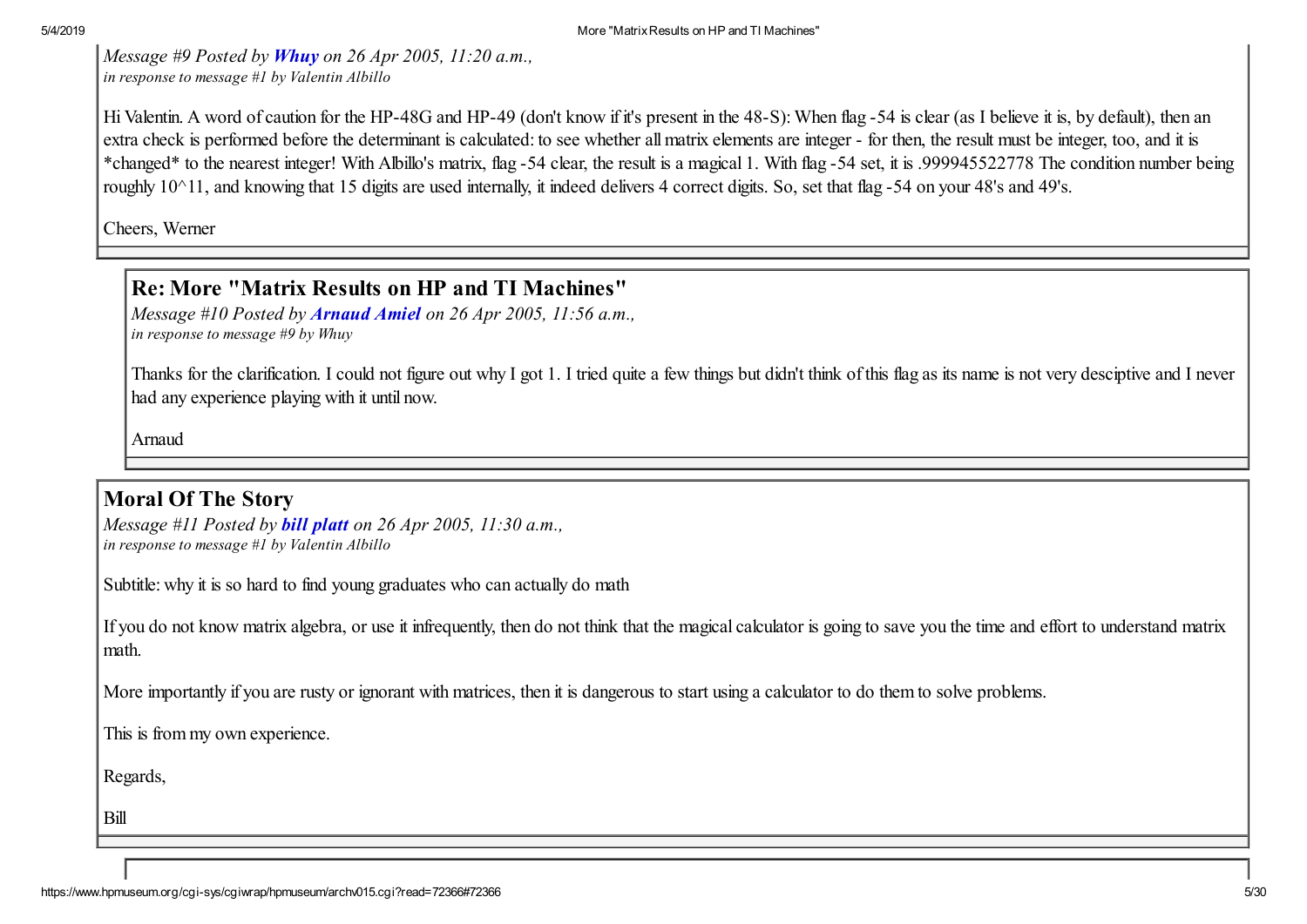#### I second you, Bill! Also...

*Message #12 Posted by [Vieira, Luiz C. \(Brazil\)](https://www.hpmuseum.org/cgi-sys/cgiwrap/hpmuseum/archv015.cgi?contact=72371) on 26 Apr 2005, 11:37 a.m., in response to message #11 by bill platt*

I'd add to the following:

Quote:

More importantly if you are rusty or ignorant with matrices, then it is dangerous to start using a calculator to do them to solve problems.

More importantly if you are rusty or ignorant with matrices *or any mid to advanced scientific subject, mainly number-related*, then it is dangerous to start using a calculator to do them to solve problems.

Cheers.

Luiz (a Brazilian engineer and teacher...)

*Edited: 26 Apr 2005, 11:37 a.m.*

### Re:I second you, Bill! Also...

*Message #13 Posted by [EL](https://www.hpmuseum.org/cgi-sys/cgiwrap/hpmuseum/archv015.cgi?contact=72397) on 26 Apr 2005, 5:00 p.m., in response to message #12 by Vieira, Luiz C. (Brazil)*

Yes! I agree, imagine in thermodynamics, routine plug and chug...and the result is a negative Sdotgen...impossible! Yet you could get it from an equation.

EL

## Re: Moral Of The Story

*Message #14 Posted by [Dave Shaffer](https://www.hpmuseum.org/cgi-sys/cgiwrap/hpmuseum/archv015.cgi?contact=72402) on 26 Apr 2005, 5:59 p.m., in response to message #11 by bill platt*

As Bill said:

"This is from my own experience."

Many of you have probably seen this, but just in case: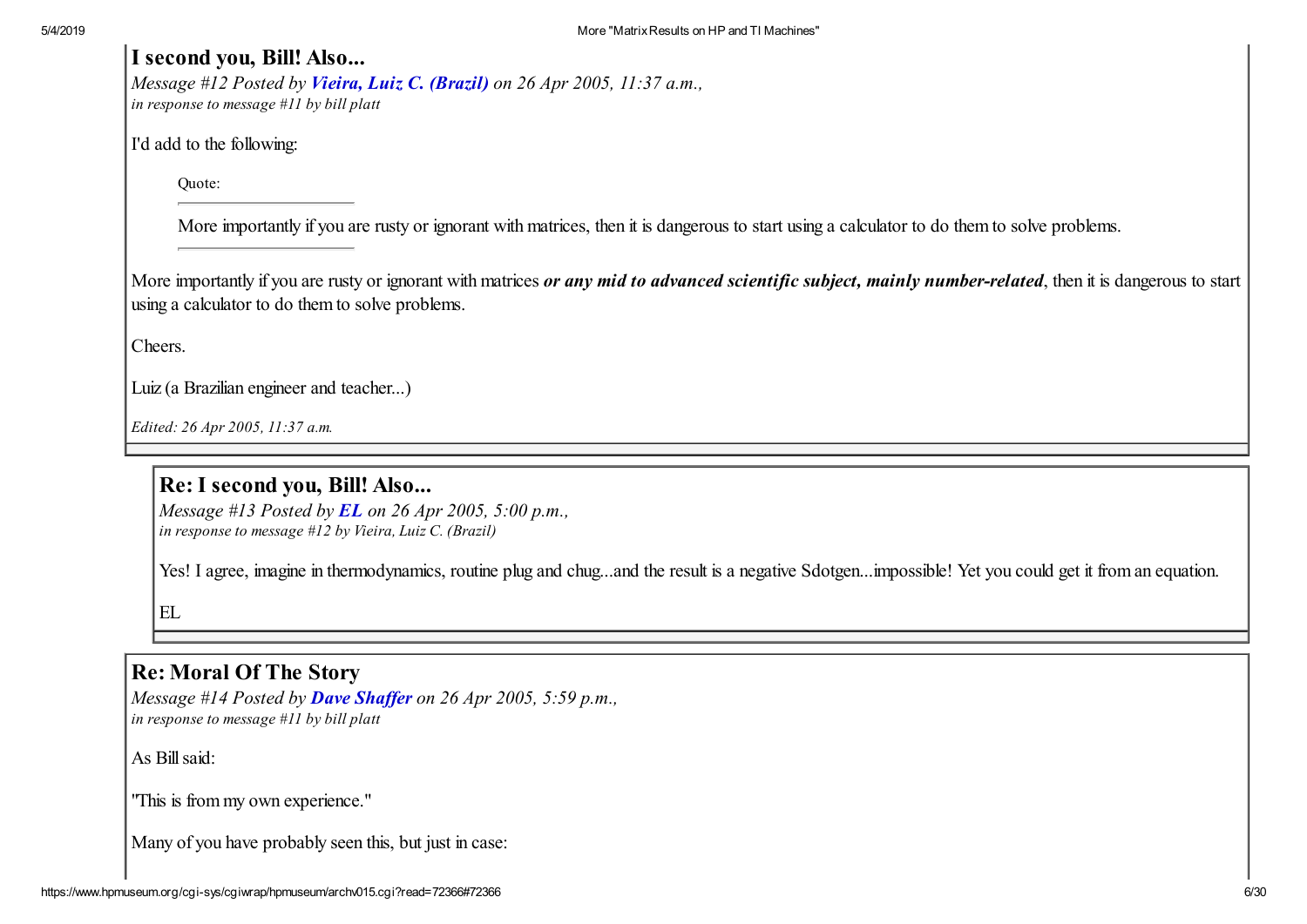How do you get good judgment? From experience.

How do you get experience? From bad judgment!

## More "Matrix Results on HP and TI Machines"

*Message #15 Posted by [Jef](https://www.hpmuseum.org/cgi-sys/cgiwrap/hpmuseum/archv015.cgi?contact=72374) on 26 Apr 2005, 12:11 p.m., in response to message #1 by Valentin Albillo*

Welp, I hate to say it, but electronic calculators are NOT machines.

#### Re: More "Matrix Results on HP and TI Machines"

*Message #16 Posted by [WigglePig](https://www.hpmuseum.org/cgi-sys/cgiwrap/hpmuseum/archv015.cgi?contact=72464) on 27 Apr 2005, 9:53 a.m., in response to message #15 by Jef*

Not machines? Howso?

OED defines "machine" as:

"A material structure designed for a specific purpose, and related uses."

and/or

"An apparatus constructed to perform a task or for some other purpose; also in derived senses."

Or even more succinctly:

"A complex device, consisting of a number of interrelated parts, each having a definite function, together applying, using, or generating mechanical or (later) electrical power to perform a certain kind of work (often specified by a preceding verbal noun)."

So, I propose that a calculator be known henceforth as a "machine" if the writer so wishes.

With learned regards

JasonG

## Re: More "Matrix Results on HP and TI Machines"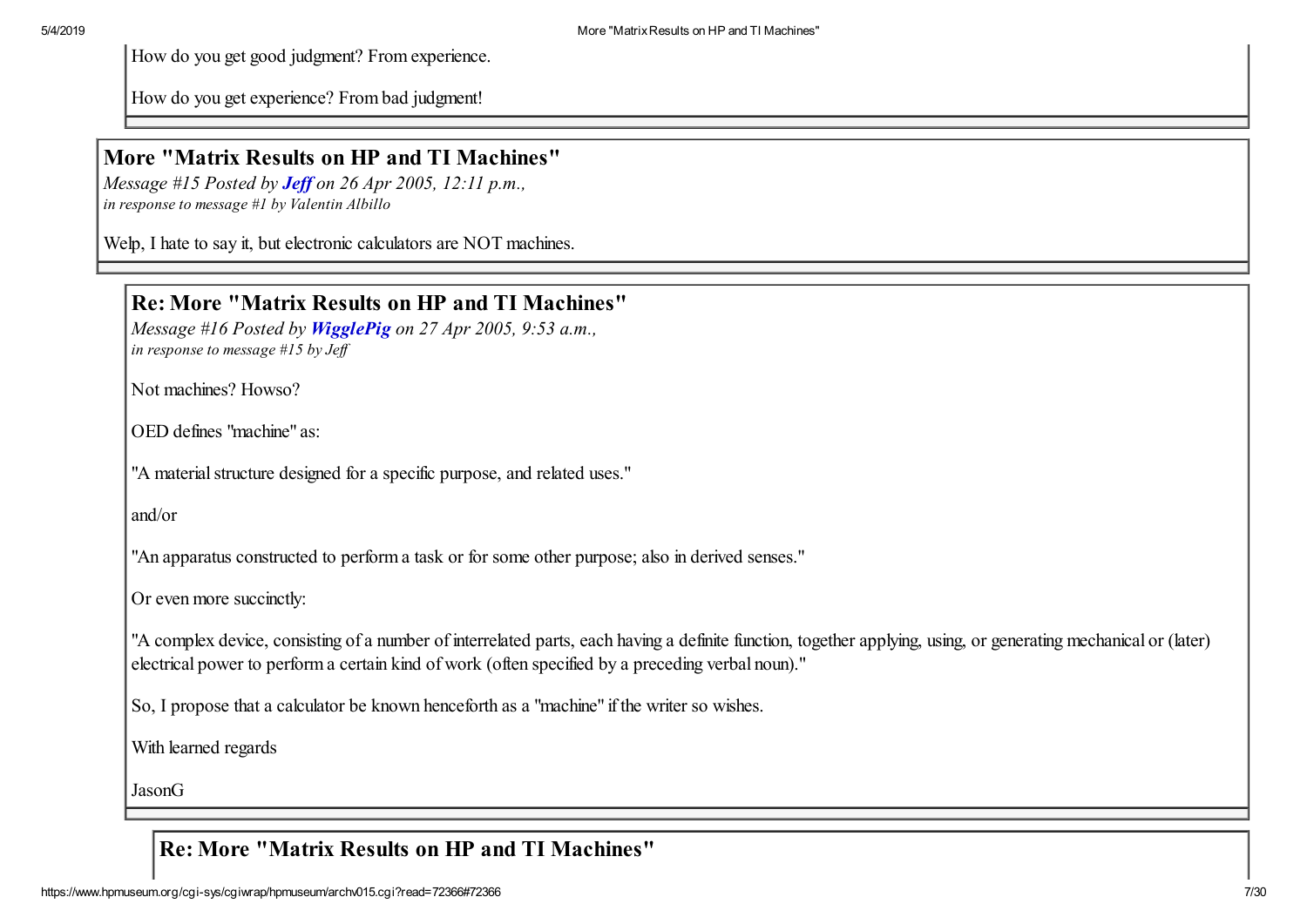*Message #17 Posted by [WigglePig](https://www.hpmuseum.org/cgi-sys/cgiwrap/hpmuseum/archv015.cgi?contact=72465) on 27 Apr 2005, 9:56 a.m., in response to message #16 by WigglePig*

And I missed this one:

"Used contextually for the particular kind of machine which the speaker or writer intends, as: a sewing machine; a printing machine or mechanical printing press; a shearing-machine (Austral. and N.Z.); a typewriter; a calculating machine or computer; a slot machine; a washing machine; etc."

Note the specific use of "calculating machine". :-)

Tra

WigglePig, reverting to ubiquitous anonymity.

# Re: More "Matrix Results on HP and TI Machines"

*Message #18 Posted by [John Limpert](https://www.hpmuseum.org/cgi-sys/cgiwrap/hpmuseum/archv015.cgi?contact=72525) on 27 Apr 2005, 6:54 p.m., in response to message #15 by Jef*

It's still a machine. The moving parts are just smaller :-).

# Re: More "Matrix Results on HP and TI Machines"

*Message #19 Posted by [Rodger Rosenbaum](https://www.hpmuseum.org/cgi-sys/cgiwrap/hpmuseum/archv015.cgi?contact=72376) on 26 Apr 2005, 12:52 p.m., in response to message #1 by Valentin Albillo*

Valentin, I notice that the number 71 appears 4 times in this first test matrix you provide, and 17 appears once. Is this an unconscious indication of your love for the HP71?

# Re: More "Matrix Results on HP and TI Machines"

*Message #20 Posted by [Valentin Albillo](https://www.hpmuseum.org/cgi-sys/cgiwrap/hpmuseum/archv015.cgi?contact=72382) on 26 Apr 2005, 1:13 p.m., in response to message #19 by Rodger Rosenbaum*

Hi, Rodger:

Rodger posted: *"Valentin, I notice that the number 71 appears 4 times in this first test matrix you provide, and 17 appears once. Is this an unconscious indication of your love for the HP71?"*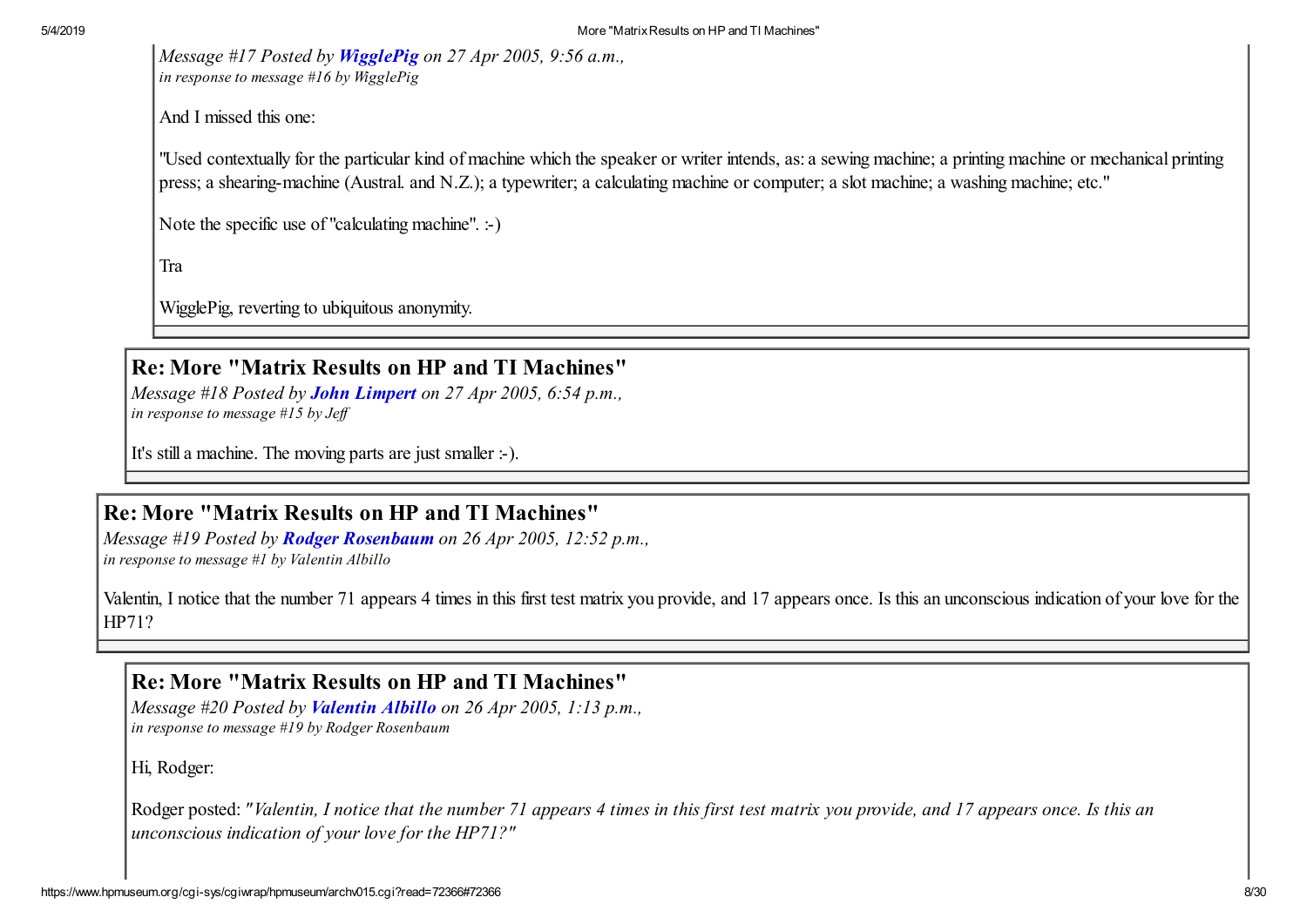Yessss !! :-) An HP-71B with a Math ROM and plenty of RAM it's just about a dream come true for anyone who loves Numerical Analysis and wants to do complicated things fast and, above all, \*easily\*.

Want some proof? Just have a look at my two "HP-71B Math ROM Baker's Dozen" articles recently published in [Datafile](http://www.hpcc.org/datafile/datafilev24.html#V24N2) to see what you can do with this combination in at most 4 or 5 lines of extremely simple code.

Next best choices would be the HP42S, the HP-41CX + Advantage ROM, and the HP-15C, as long as we stay within HP models. Otherwise, a number of SHARP models would also be eligible.

P.D.: Apart from the four 71's and the one 17, you'll notice there are also three 41's, one 67, two 46's, two 45's, one 35, two 33's, two 31's, one 27, one 19, and one 10, to name a few !

Best regards from V.

*Edited: 26 Apr 2005, 1:20 p.m.*

[LONG] Commented Results for HP-71B (and HP-15C)

*Message #21 Posted by [Valentin Albillo](https://www.hpmuseum.org/cgi-sys/cgiwrap/hpmuseum/archv015.cgi?contact=72452) on 27 Apr 2005, 6:32 a.m., in response to message #1 by Valentin Albillo*

Hi all,

These are the results you get when processing the "Albillo's Matrix 1" with an HP-71B + Math ROM and an HP-15C.

As you will see, despite the "innocent", even "easy" look of the matrix (a small 7x7 matrix, with small 2-digit positive integer elements), even 15 digits of internal accuracy won't get us more than two correct digits in our results. Less internal digits, say 13, won't give even one correct digit in some computations. This is all worsened to the extreme if the results are to be used as some intermediate step in a chain calculation. You'll end up having no correct digits at all extremely soon.

If you're aware that the matrix is difficult to begin with (like those nasty-looking Hilbert matrices), you may we forewarned to extensively check the accuracy of the results you get. But if you happen to inadvertently stumble upon such an "innocent" looking matrix as this one, blindly trusting your results can result in utterly catastrophic failure. You've been warned ! :-)

The results are structured like this:

- Exact Results: this includes:
	- Exact Determinant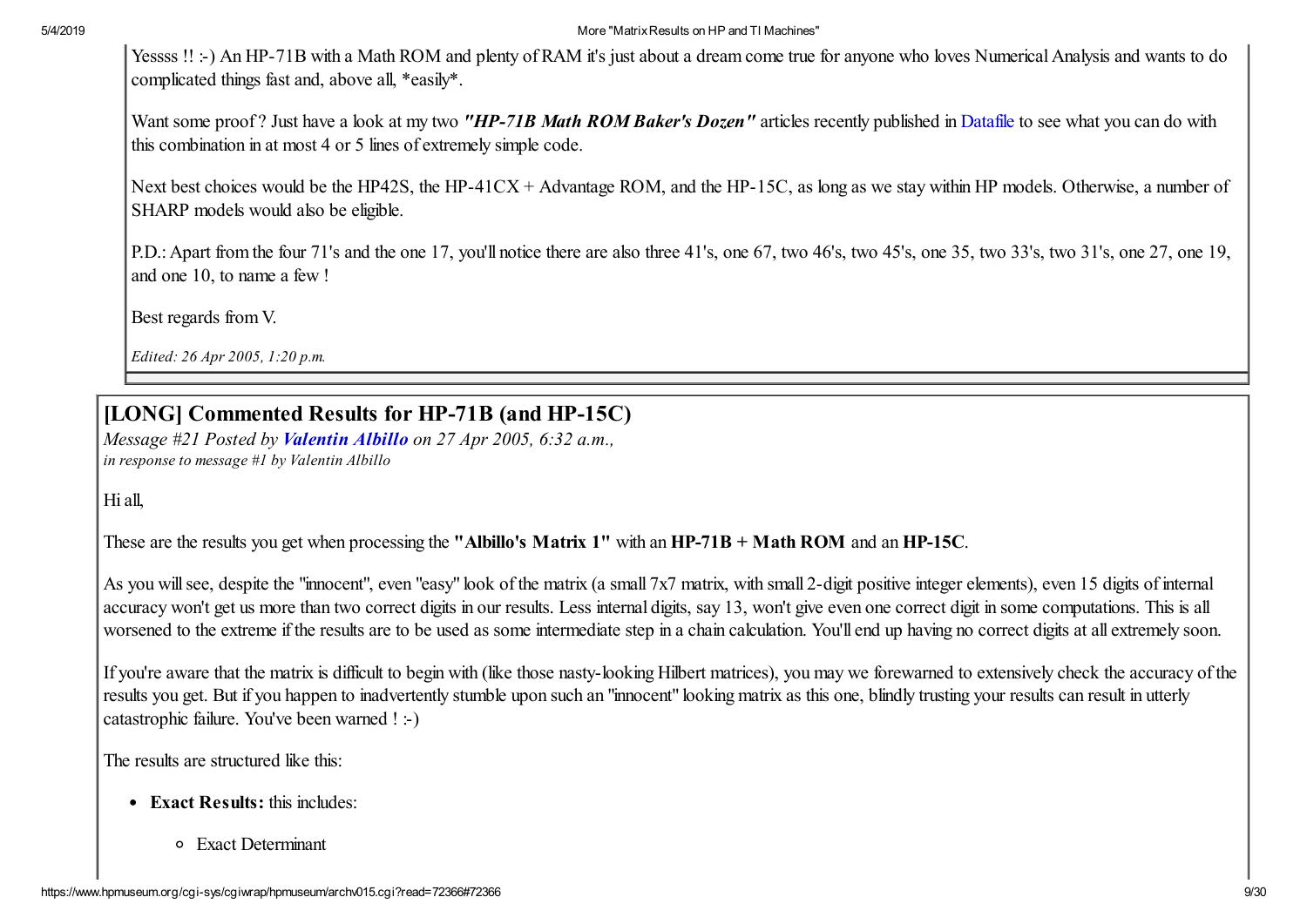- Exact Inverse
- Exact Determinant of Exact Inverse
- Exact Product of Matrix \* Inverse
- Exact Row Norm of Exact Product
- Exact Column Norm of Exact Product
- Exact Frobenius Norm of Exact Product

#### • Computed Results for the HP-71B - Method 1: this includes:

- Computed Determinant
- Computed Inverse
- Computed Determinant of Computed Inverse
- Computed Product of Matrix \* Computed Inverse
- Computed Row Norm of Computed Product
- Computed Column Norm of Computed Product
- Computed Frobenius Norm of Computed Product
- Computed Results for the HP-71B Method 2: this includes the same results as those for Method 1
- Computed Results for the HP-15C: this includes:
	- Computed Determinant
	- Computed Inverse (only 1st and last elements)
	- Computed Determinant of Computed Inverse

Now for the commented results:

• Exact Results:

Albillo's Matrix 1 =

|      | 58 71 67 36 35 19    |                |  |    | 60 |
|------|----------------------|----------------|--|----|----|
|      |                      |                |  |    |    |
|      | 50 71 71 56 45 20 52 |                |  |    |    |
| 64 - |                      | 40 84 50 51 43 |  |    | 69 |
|      | 31 28 41 54 31 18 33 |                |  |    |    |
|      | 45 23 46 38 50 43 50 |                |  |    |    |
| 41   |                      | 10 28 17 33    |  | 41 | 46 |
|      | 66 72 71 38 40 27    |                |  |    | 69 |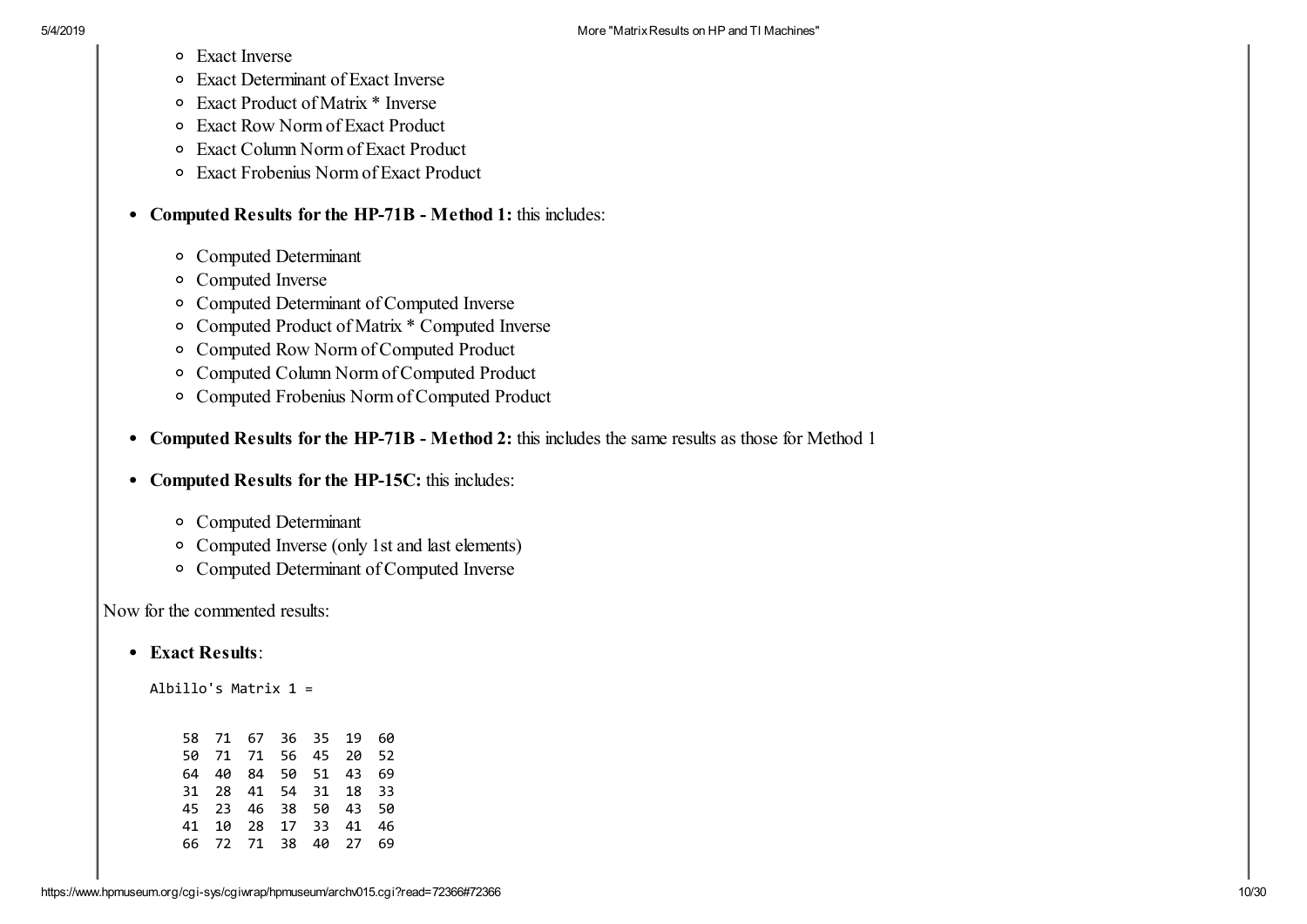Exact Determinant =  $1$ 

Exact Inverse =

| 96360245  | 320206  | -537449 | 2323650  | -11354863 | 30196318   | -96509411 |
|-----------|---------|---------|----------|-----------|------------|-----------|
| 4480      | 15      | -25     | 108      | -528      | 1404       | -4487     |
| -39436    | -131    | 220     | -951     | 4647      | -12358     | 39497     |
| 273240    | 908     | -1524   | 6589     | -32198    | 85625      | -273663   |
| -1846174  | -6135   | 10297   | -44519   | 217549    | -578534    | 1849032   |
| 13150347  | 43699   | -73346  | 317110   | -1549606  | 4120912    | -13170704 |
| -96360787 | -320208 | 537452  | -2323663 | 11354927  | - 30196488 | 96509954  |

Exact Determinant of Inverse = 1

Exact Product of Matrix  $*$  Inverse = 7x7 Identity Matrix =

 0 0 0 0 0 0 1 0 0 0 0 0 0 1 0 0 0 0 0 0 1 0 0 0 0 0 0 1 0 0 0 0 0 0 1 0 0 0 0 0 0 1

Exact Row Norm of Exact Product =  $1$ Exact Column Norm of Exact Product = 1 Exact Frobenius Norm of Exact Product =  $Sqrt(7) = 2.64575131106+$ 

Computed Results for HP-71B - Method 1:

Computed Determinant (with DET) = 0.97095056196 (error = 2.91%)

Computed Inverse (with MAT INV) = (shown truncated to integer values)

| 99243204+ | 329786+ | -553528+ |         | 2393170+ -11694584+ | 31099748+ | -99396833+ |
|-----------|---------|----------|---------|---------------------|-----------|------------|
| 4614+     | $15+$   | -25+     | $111 +$ | -543+               | 1446+     | -4621+     |
| -40615+   | -134+   | 226+     | -979+   | 4786+               | -12727+   | 40678+     |
| 281414+   | 935+    | -1569+   | 6786+   | -33161+             | 88186+    | -281850+   |
| -1901408+ | -6318+  | 10605+   | -45850+ | 224057+             | -595842+  | 1904352+   |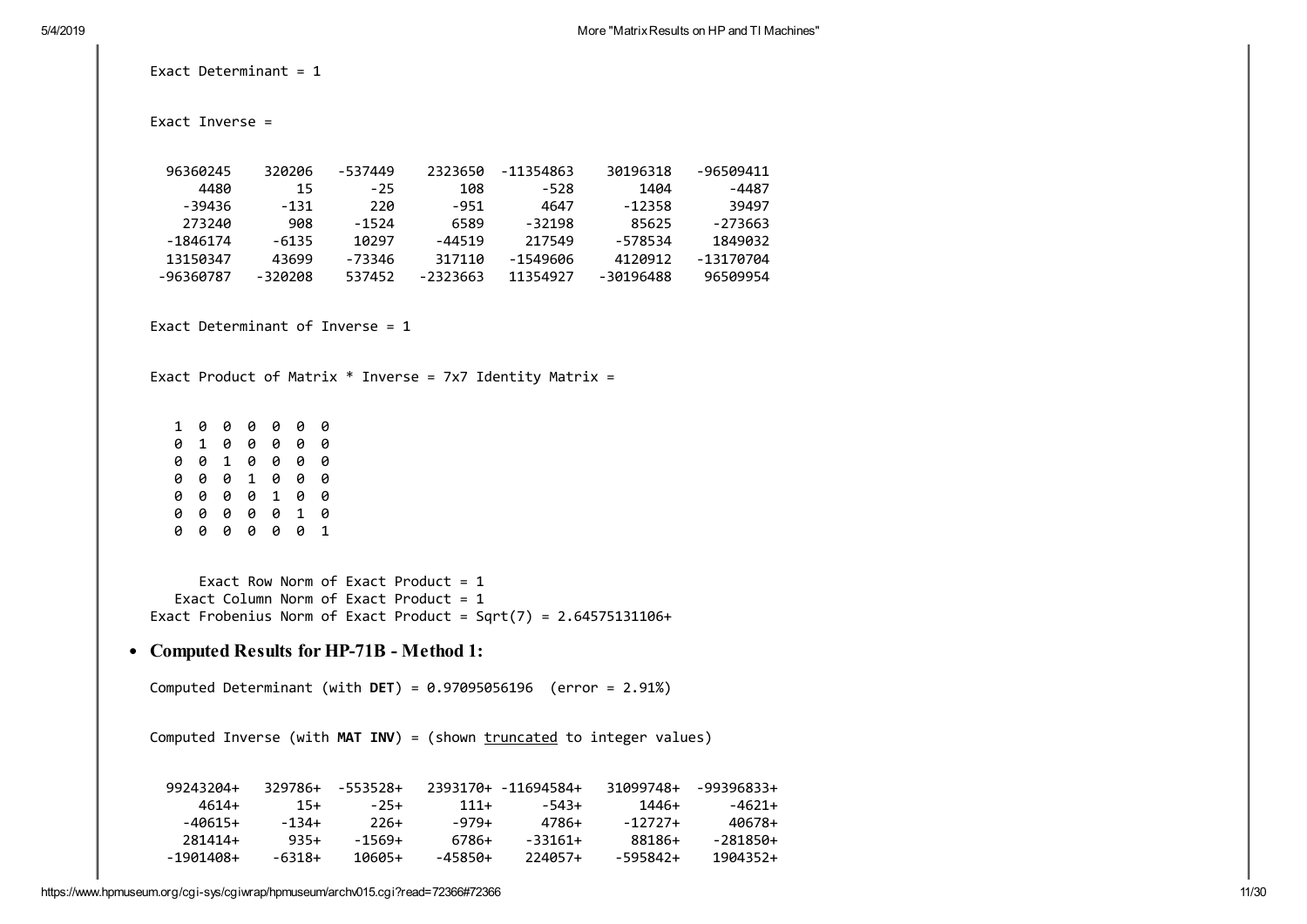5/4/2019 More "MatrixResults on HP and TI Machines" 13543786+ 45006+ -75540+ 326597+ -1595967+ 4244203+ -13564752+ -99243762+ -329788+ 553531+ -2393183+ 11694650+ -31099923+ 99397392+ Computed Determinant of Computed Inverse (with DET) = 1.05907852363 (error = 5.91%) Computed Product of Matrix \* Computed Inverse (with MAT \*) = (actual values) 0.99558 0.0000196 0.0000278 -0.000153 -0.000064 -0.00325 0.00274 -0.00411 1.0000161 0.000025 -0.000139 -0.000034 -0.00287 0.00245 -0.00527 0.0000212 1.0000303 -0.000173 -0.000095 -0.00354 0.00211 -0.00244 0.0000104 0.0000143 0.9999186 -0.00005 -0.00171 0.0011 -0.00382 0.0000151 0.0000205 -0.000122 0.999901 -0.00243 0.00084 -0.00334 0.0000143 0.000018 -0.000107 -0.000108 0.99783 0.00053 -0.03492 -0.0000768 0.0001978 -0.000894 0.003433 -0.01303 1.03274

> Computed Row Norm of Computed Product (with RNORM) = 1.0852916 (error = 8.53%) Computed Column Norm of Computed Product (with CNORM) = 1.04948 (error = 4.95%) Computed Frobenius Norm of Computed Product (with FNORM) = 2.65606227412 (error = 0.39%)

#### Comment:

This is a vey difficult matrix, and though the HP-71B carries 15 digits internally a significant loss in accuracy is to be expected. So we get a 2.91% error when calculating the determinant, which is good to only two digits, and an inverse which is good to only a digit and a half, at best. The error in the computed determinant of the inverse rises to 5.91%, though the product of both is actually surprisingly close to the identity matrix, despite the notorious inaccuracy of the inverse. Even so, the norms of the product are in error by 8.53%, 4.95% and 0.39%.

#### Computed Results for HP-71B - Method 2:

Computed Inverse (with MAT SYS) = (shown  $truncated to 2 decimal places$ )</u>

96273474.83+ 319931.64+ -536969.47+ 2321578.89+ -11344786.58+ 30170494.73+ -96423005.18+ 4475.96+ 14.98+ -24.97+ 107.90+ -527.53+ 1402.79+ -4482.98+ -39400.48+ -130.88+ 219.80+ -950.15+ 4642.87+ -12347.43+ 39461.63+ 272993.95+ 907.22+ -1522.64+ 6583.12+ -32169.42+ 85551.77+ -273417.98+ -1844511.56+ -6129.74+ 10287.81+ -44479.31+ 217355.94+ -578039.24+ 1847376.54+ 13138505.41+ 43661.55+ -73280.55+ 316827.35+ -1548230.86+ 4117387.88+ -13158912.14+ -96274016.34+ -319933.63+ 536972.47+ -2321591.88+ 11344850.52+ -30170664.59+ 96423547.70+

Computed Determinant of Computed Inverse (with DET) = 1.01830872148 (error = 1.83%)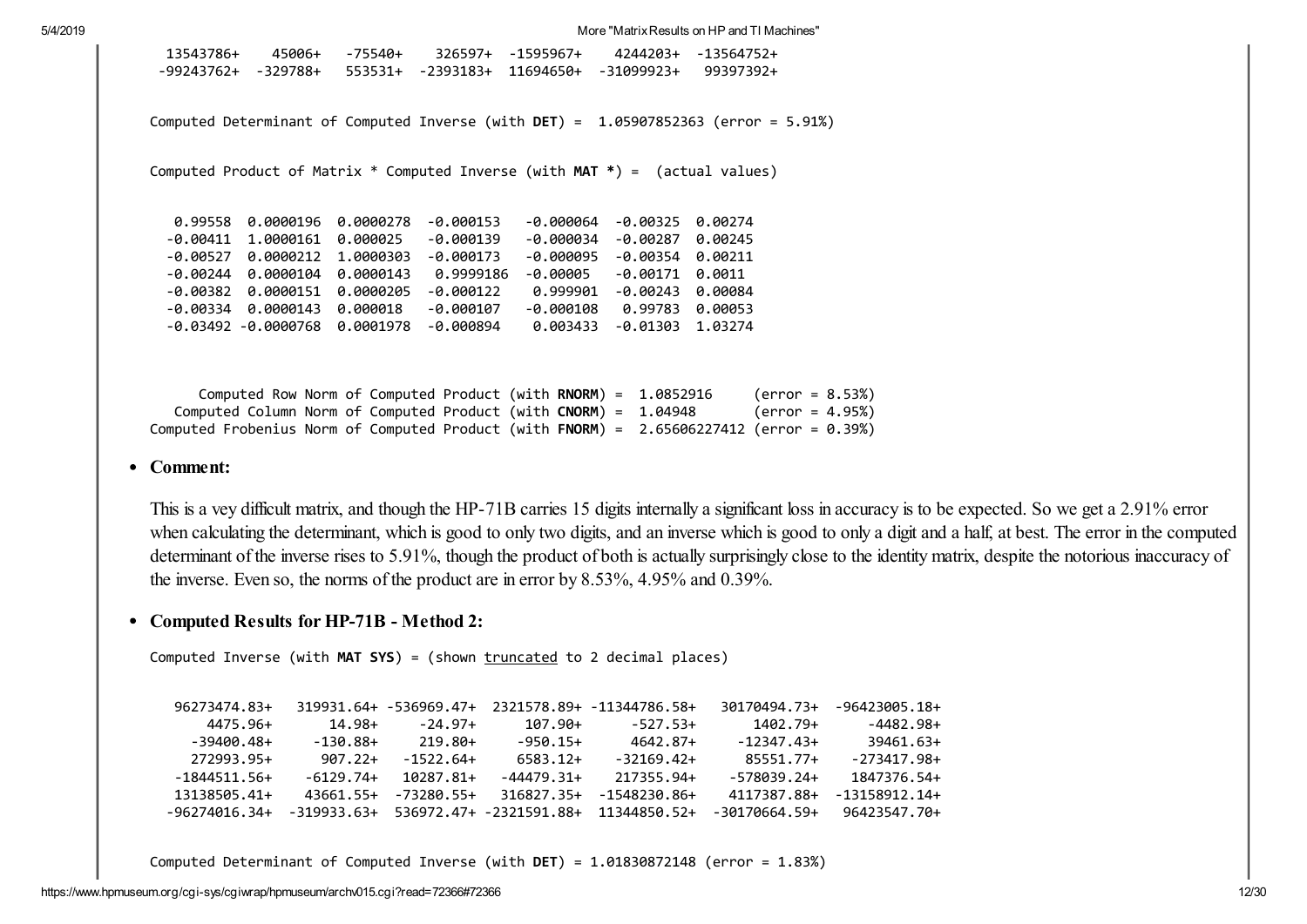Computed Product of Matrix  $*$  Computed Inverse (with MAT  $*) =$ 

| 0.99914  | -0.0000373 | -0.0000001 | -0.000171   |                             |                 |  |
|----------|------------|------------|-------------|-----------------------------|-----------------|--|
| -0.00084 | 0.9999681  | 0.0000001  | -0.000147   | -0.000254                   | 0.00045 0.00179 |  |
| -0.00187 | -0.0000408 | 0.9999996  | $-0.000191$ | $-0.000253$ 0.00054 0.00157 |                 |  |
| -0.00076 | -0.0000196 | 0.0000001  | 0.9999079   | $-0.000137$ 0.00027 0.00088 |                 |  |
| -0.00182 | -0.0000285 | -0.0000001 | $-0.000135$ |                             |                 |  |
| -0.0018  | -0.000026  | -0.0000005 | -0.000124   | -0.00011                    |                 |  |
| -0.00032 | -0.0000394 | -0.0000051 | -0.000174   | -0.000424                   | 0.00086 1.00144 |  |

|                                                                 |  |  |  | Computed Row Norm of Computed Product (with $RNORM$ ) = 1.0044644                             | $(error = 0.45%)$ |  |
|-----------------------------------------------------------------|--|--|--|-----------------------------------------------------------------------------------------------|-------------------|--|
| Computed Column Norm of Computed Product (with CNORM) = 1.00896 |  |  |  |                                                                                               | (error = 0.90%)   |  |
|                                                                 |  |  |  | Computed Frobenius Norm of Computed Product (with $FNORM$ ) = 2.64599734715 (error = 0.0093%) |                   |  |

#### Comment:

Though the first method makes use of the obvious MAT INV matrix statement to compute the inverse, this is not the only way to do it nor the best, and the *Owner's Handbook* itself instructs us to use MAT SYS instead for extended accuracy and speed (though at the cost of extra memory being used). Doing so pays handsomely, as the inverse matrix comes out much more accurate, and its determinant is in error by a mere 1.83%, more than 3 times smaller than using **MAT INV** (5.91%). The product also resembles the identity matrix much more closely, and its norms show a very marked improvement (0.45%, 0.90%, 0.0093%) when compared to those of Method 1 (8.53%, 4.95%, 0.39%). This is obviously the way to go in all cases, if RAM allows.

#### Computed Results for HP-15C:

Computed Determinant (with MATRIX  $9$ ) = 1.080204421 (error = 8.02%)

Computed Inverse (with  $1/X$ ) = (only 1st and last element shown)

```
89205564.29 ...
            ... 89344157.45
```
Computed Determinant of Computed Inverse (with MATRIX 9) = 0.6635047876 (error = 33.64%)

#### Comment:

Despite the extremely difficult original matrix and the HP-15C internal algorithms being limited to 13 digits, the determinant is still within 8% error, i.e.: nearly two correct digits. However, the inverse matrix isn't that good and its determinant is already at 34% error, which means not even one decimal digit is correct.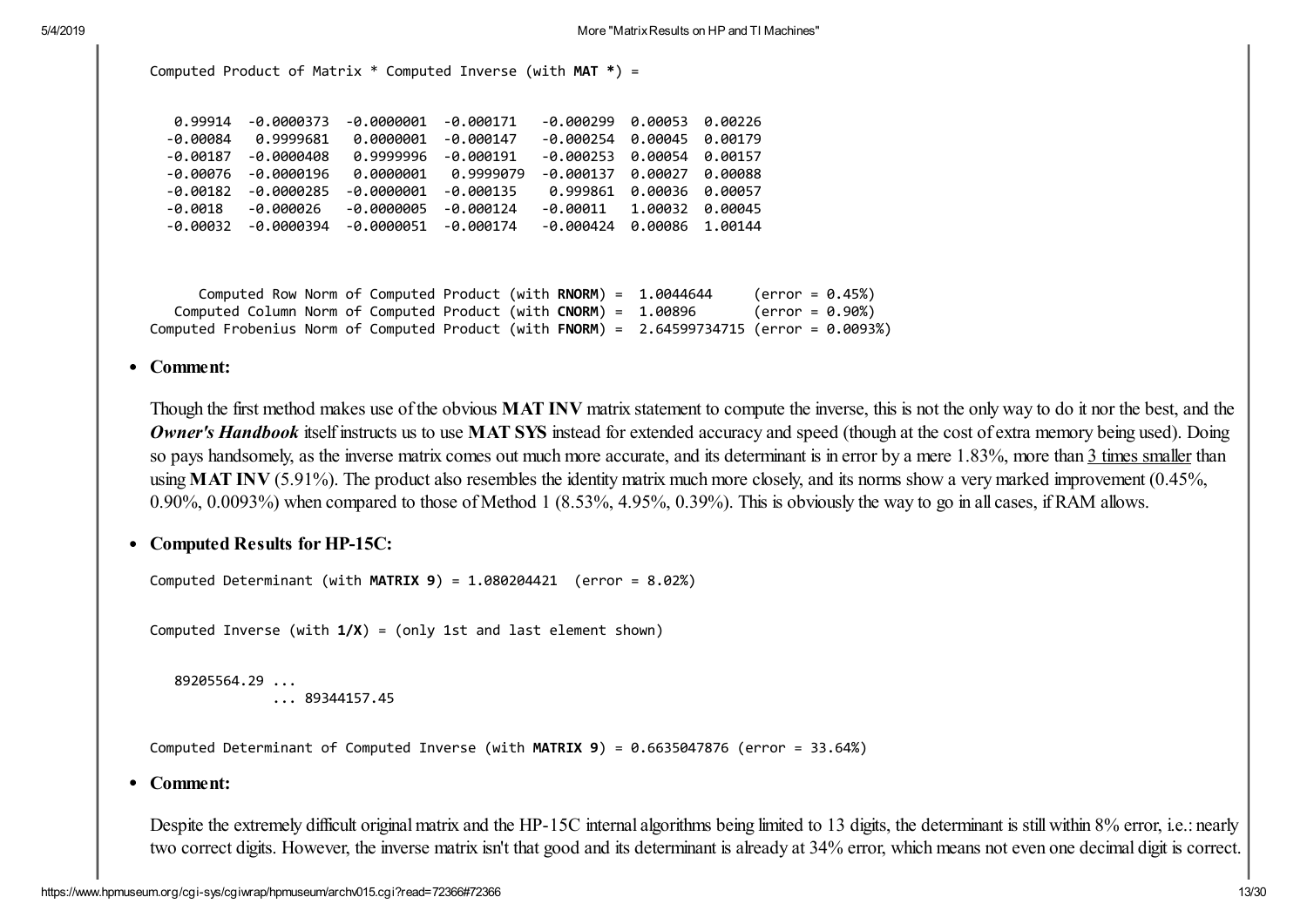Due to its limited memory it isn't possible to compute the product of the original matrix and its inverse and the corresponding norms.

Best regards from V.

# Re: [LONG] Commented Results for HP-71B (and HP-15C)

*Message #22 Posted by [whuy](https://www.hpmuseum.org/cgi-sys/cgiwrap/hpmuseum/archv015.cgi?contact=72453) on 27 Apr 2005, 7:16 a.m., in response to message #21 by Valentin Albillo*

Valentin - what are the reasons that MAT SYS is more accurate than MAT INV? In-place inversion performs the same calculations, in a different order. On a 48G, for instance, the results of INV and / (the way to SOLVE) are not exactly the same, but almost, and certainly equally accurate (or inaccurate). And I know for sure that different algorithms are used in these cases. Cheers, Werner

## Re: [LONG] Commented Results for HP-71B (and HP-15C)

*Message #23 Posted by [Valentin Albillo](https://www.hpmuseum.org/cgi-sys/cgiwrap/hpmuseum/archv015.cgi?contact=72463) on 27 Apr 2005, 9:41 a.m., in response to message #22 by whuy*

Hi, Werner:

Werner posted: *"Valentin - what are the reasons that MAT SYS is more accurate than MAT INV? In-place inversion performs the same calculations, in a different order."* 

I don't think so. Inverting a matrix using MAT SYS is equivalent to solving N systems of N equations with N unknowns at the same time, each system giving one column of the inverse matrix.

This being so, you need extra memory (as you're solving N systems at a time, instead of one), but you only need to perform the first stage of the reduction process and you need to do it only once for all N systems. Once you've got a triangularized matrix, a simple and fast procedure of back substitution will give all columns of the inverted matrix very quickly.

On the other hand, MAT INV does an in-place inversion, so it needs no extra memory, but has to do a lot more work than a simple triangularization.

Best regards from V.

## Re: [LONG] Commented Results for HP-71B (and HP-15C)

*Message #24 Posted by [whuy](https://www.hpmuseum.org/cgi-sys/cgiwrap/hpmuseum/archv015.cgi?contact=72468) on 27 Apr 2005, 10:31 a.m., in response to message #23 by Valentin Albillo*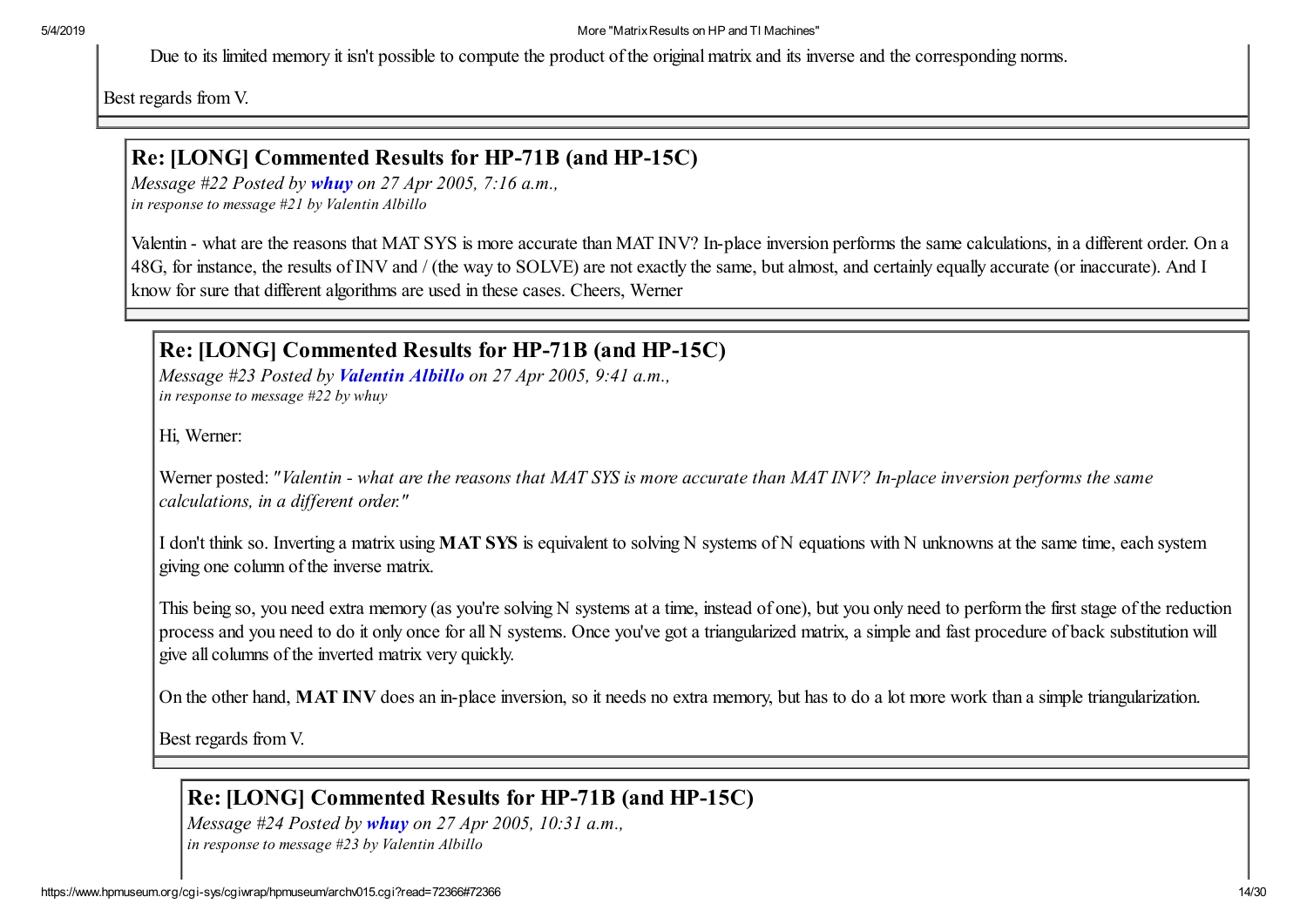Hi Valentin. I'm sorry to say but that is simply NOT true. In-place inversion follows essentially the same steps as linear equation solving - but makes implicit use of the very simple 'right-hand-side'. Both in-place inversion (well it still needs a pivot array and a workspace the size of a row if memory serves me right) and equation solving start off computing the LU-factorization

 $A = LU$  (we'll disregard pivoting)

to find the inverse, we have to find a matrix X so that

 $LIIX = I$ 

Following the same algorithm as normal equation solving, we must find Y so that

 $LY = I$  - equivalent to finding INV(L). There is a way of doing that 'in-place', doing the same calculations as a 'blind' elimination step, but using your advance knowledge of where the zeroes and ones are. If you write it out for a 5x5 matrix you'll see the pattern quickly.

Once Y is determined, we have to find X such that UX=Y It turns out that this 'backsubstitution step' can also be performed in-place, making use of the fact that U is upper (unit) triangular and Y lower triangular. Still, the operations are the same for both in-place inversion or equation solving, only the order of operations has changed (a bit like the difference between Gaussian elimination and the Crout method). (in the 48/49, this step is done in two substeps: calculate INV(U) and then multiply INV(U)\*Y - still, the operations count is the same, but a slight difference in roundoff errors may be observed)

I may not know any longer what a correlation matrix is or what it is used for, but I'm quite certain about this.

So, therefore, I ask again: what does the 71-B User's Guide state as reason for the obvious increase in accuracy of SYS over INV? Does it do an extra 'residual correction' step?

Cheers, Werner

# Re: [LONG] Commented Results for HP-71B (and HP-15C)

*Message #25 Posted by [Rodger Rosenbaum](https://www.hpmuseum.org/cgi-sys/cgiwrap/hpmuseum/archv015.cgi?contact=72466) on 27 Apr 2005, 10:17 a.m., in response to message #22 by whuy*

Werner, I believe I remember reading somewhere (other than the math pac user manual; maybe a PPC publication) that the SYS keyword does iterative refinement as part of the solution process.

# Re: [LONG] Commented Results for HP-71B (and HP-15C)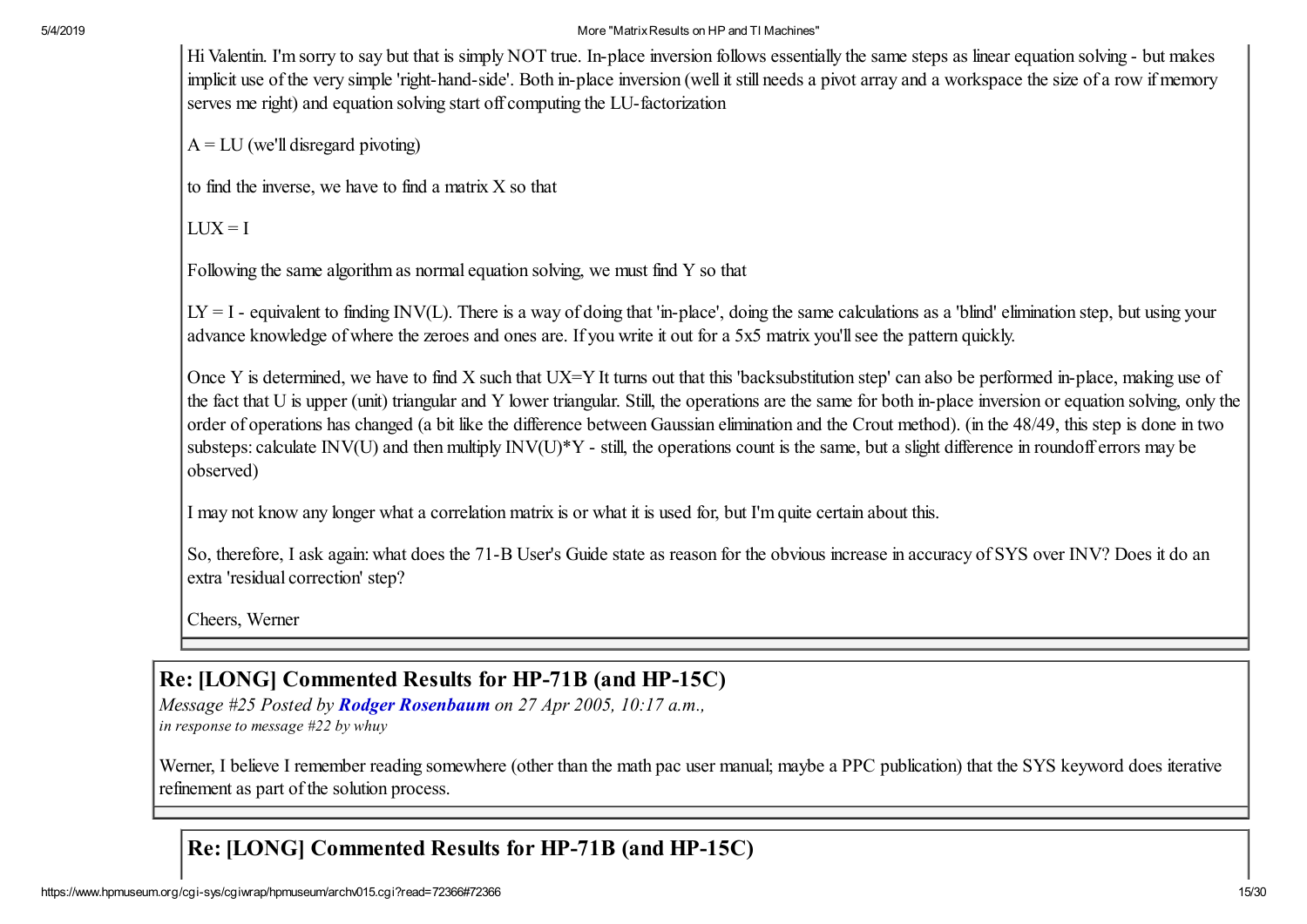*Message #26 Posted by [whuy](https://www.hpmuseum.org/cgi-sys/cgiwrap/hpmuseum/archv015.cgi?contact=72469) on 27 Apr 2005, 10:32 a.m., in response to message #25 by Rodger Rosenbaum*

Thanks, Rodger - that's what I thought, even if the rusty memory could only come up with 'residual correction' i.o iterative refinement ;-)

Werner

#### TI CC40 basic beats the HP71B!

*Message #27 Posted by [Gene](https://www.hpmuseum.org/cgi-sys/cgiwrap/hpmuseum/archv015.cgi?contact=72461) on 27 Apr 2005, 9:39 a.m., in response to message #21 by Valentin Albillo*

All I have done so far is compute the determinant of the first matrix on the TI Compact Computer 40 running the Matrices program in the math cartridge.

Exact Determinant  $= 1$ 

CC40 computed determinant  $= 1.00282671$ 

Error of 0.2827%

Wow!

Gene

### The Inverse to matrix 1 from the CC40

*Message #28 Posted by [Gene](https://www.hpmuseum.org/cgi-sys/cgiwrap/hpmuseum/archv015.cgi?contact=72482) on 27 Apr 2005, 10:47 a.m., in response to message #27 by Gene*

Here's the determinant of Valentin's matrix #1 from the TI CC40: 1.00282671

Here's the inverse, truncated to integer values.

| 96088630+  | 319303+  | -535934+ | 2317100+    | -11322856+   | 30111202+  | $-96237375+$ |
|------------|----------|----------|-------------|--------------|------------|--------------|
| 4467+      | 14+      | -24+     | $107+$      | -526+        | 1400+      | -4474+       |
| -39324+    | -130+    | $219+$   | -948+       | 4633+        | -12323+    | 39385+       |
| 272469+    | $905+$   | $-1519+$ | 6570+       | -32107+      | 85383+     | -272891+     |
| -1840970+  | $-6117+$ | $10267+$ | -44393+     | 216935+      | -576903+   | 1843820+     |
| 13113279+  | 43575+   | -73139+  | 316216+     | -1545238+    | 4109296+   | $-13133579+$ |
| -96089170+ | -319305+ | 535937+  | $-2317113+$ | $11322920 +$ | -30111371+ | 96237917+    |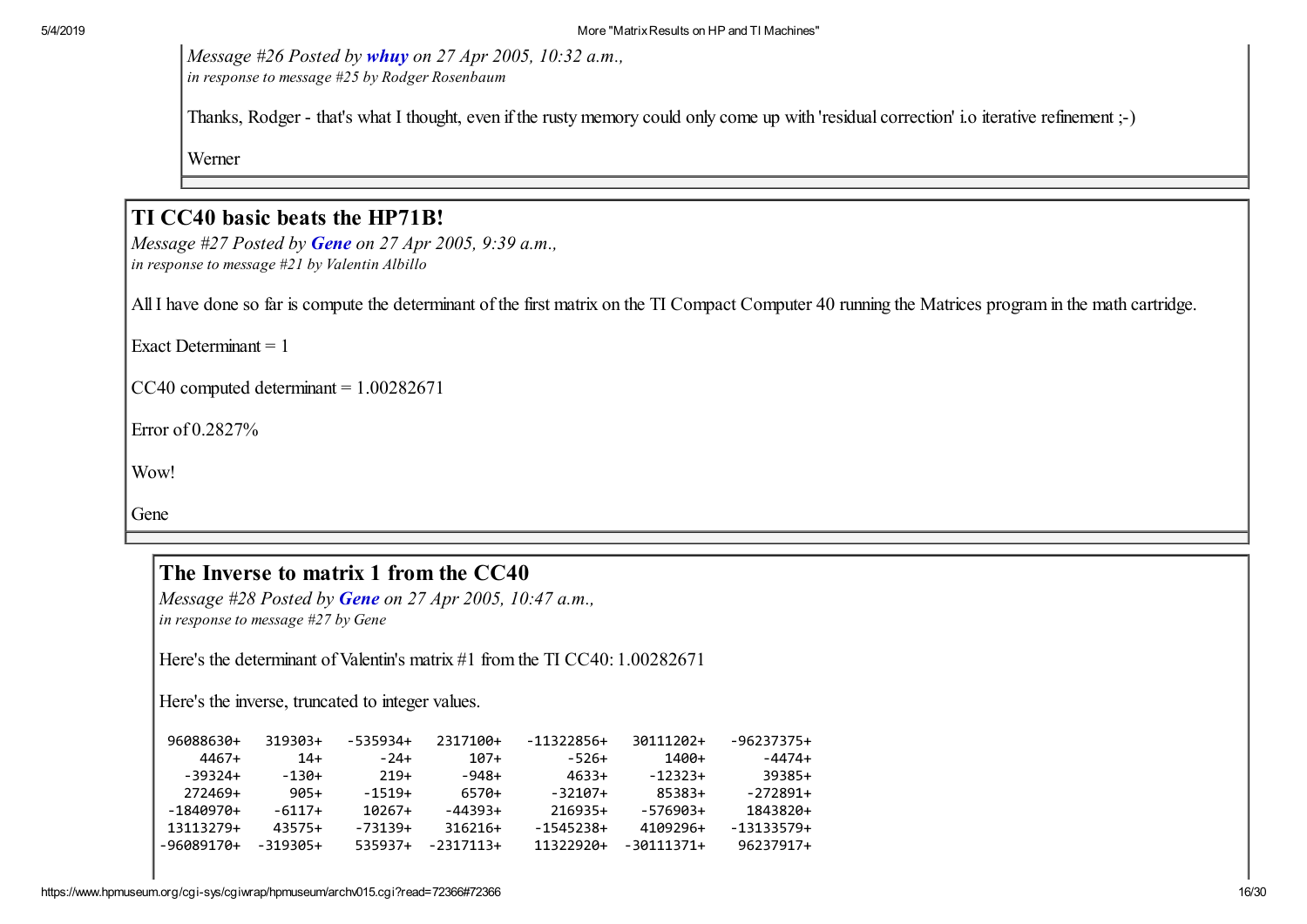Looks like the CC40 holds up rather well! Gene

#### Re: The Inverse to matrix 1 from the CC40

*Message #29 Posted by [Valentin Albillo](https://www.hpmuseum.org/cgi-sys/cgiwrap/hpmuseum/archv015.cgi?contact=72486) on 27 Apr 2005, 10:57 a.m., in response to message #28 by Gene*

Hi, Gene:

Thanks for your results, which are indeed impressive, by the way. Some suggestions:

- As the accuracy is so good, please post the inverted matrix truncated to two decimals, not integers. This will allow better assesment for elements such as  $14+$  and  $-24+$ .
- Compute also the determinant of the computed inverse and the product (matrix)\*(computed inverse) and post the determinant and the matrix obtained (no truncation, all digits) as well as the respective norms, if possible.
- Try the two other sample matrices you asked for, i.e.: Albillo's Matrix 2 and 3. The third one is specially difficult, easily the most intractable of all three.

Thanks and best regards from V.

### Re: The Inverse to matrix 1 from the CC40

*Message #30 Posted by [Rodger Rosenbaum](https://www.hpmuseum.org/cgi-sys/cgiwrap/hpmuseum/archv015.cgi?contact=72489) on 27 Apr 2005, 11:35 a.m., in response to message #29 by Valentin Albillo*

Valentin said: "Compute also the determinant of the computed inverse and the product (matrix)\*(computed inverse) and post the determinant and the matrix obtained (no truncation, all digits) as well as the respective norms, if possible."

Valentin, it occurs to me that what we should really do here is subtract the 7x7 identity matrix from the product of the computed inverse and the original matrix, and then compute a norm. That gives us the norm of the error; I think that's the measure we really want.

And, did you notice my (edited) post of 10:40 AM? I get substantially different results for the determinant of the transpose.

# Re: The Inverse to matrix 1 from the CC40

*Message #31 Posted by [Valentin Albillo](https://www.hpmuseum.org/cgi-sys/cgiwrap/hpmuseum/archv015.cgi?contact=72508) on 27 Apr 2005, 12:23 p.m., in response to message #30 by Rodger Rosenbaum*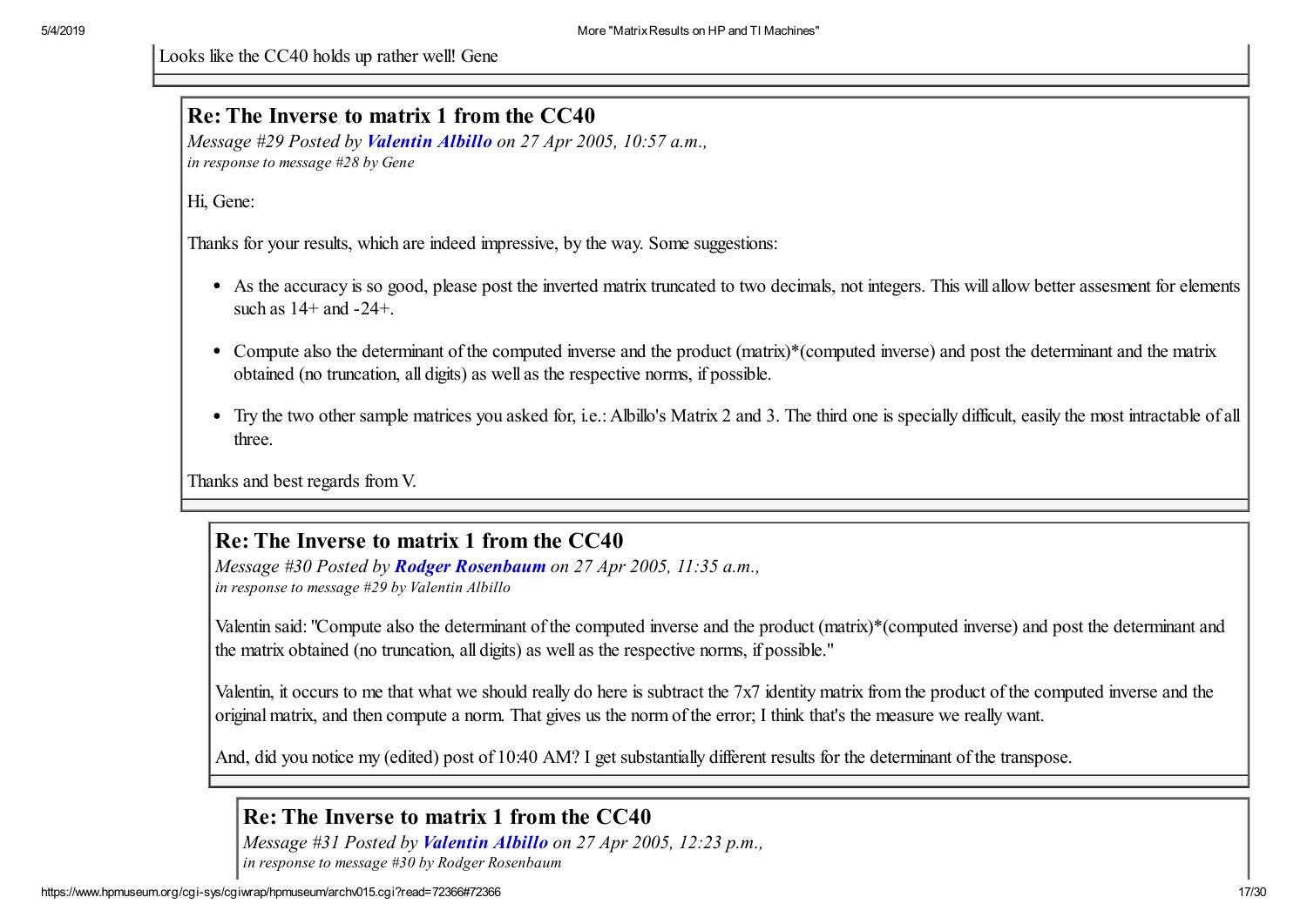Hi, Rodger:

Rodger posted:

*"it occurs to me that what we should really do here is subtract the 7x7 identity matrix from the product of the computed inverse and the original matrix, and then compute a norm. That gives us the norm of the error; I think that's the measure we really want."*

I think so as well, be my guest.

And, did you notice my (edited) post of 10:40 AM? I get substantially different results for the determinant of the transpose. "

I did notice your post but not the edited version. I don't know why working with the transpose instead results in much greater accuracy, but if I remember correctly, when Palmer issued more or less essentially this same topic a few months ago (must be a personal obsession of his!), he did include a particular 4x4 matrix and some results for the HP-15C. When I tried said matrix in my HP-15C I incorrectly read rows for columns in Palmer's example and did work with the transpose instead. My results were much more accurate than Palmer's, which was rather puzzling and the time, and obviously still is.

If anyone can explain the situation, I for one would be very interested to know.

Thanks and best regards from V.

# Re: The Inverse to matrix 1 from the CC40

*Message #32 Posted by [Palmer O. Hanson, Jr.](https://www.hpmuseum.org/cgi-sys/cgiwrap/hpmuseum/archv015.cgi?contact=72530) on 27 Apr 2005, 11:05 p.m., in response to message #31 by Valentin Albillo*

The HP-15C results for the 4x4 that Valentin mentioned were not mine since I don't have an HP-15. The results were extracted from Kahan's paper "Mathematics written in Sand".

It may be an obsession. It all started two years ago when Richard Nelson and I agreed to do a history of the old contests between users of TI and HP machines. Solving matrix problems was one of the contests going all the way back to the HP-25 and the SR-52. The agreed-to problems involved inverting Hilberts and solving linear equations involving hilberts. I went over the old issues of TI PPC Notes and Richard's PPC Calculator Journal and I had some questions about the results we got way back then in the late 1970's. I tried to reproduce and to understand some of those old results, reexamined the results in Kahan's paper, and here we are.

# Re: The Inverse to matrix 1 from the CC40

*Message #33 Posted by [Gene](https://www.hpmuseum.org/cgi-sys/cgiwrap/hpmuseum/archv015.cgi?contact=72500) on 27 Apr 2005, 11:43 a.m.,*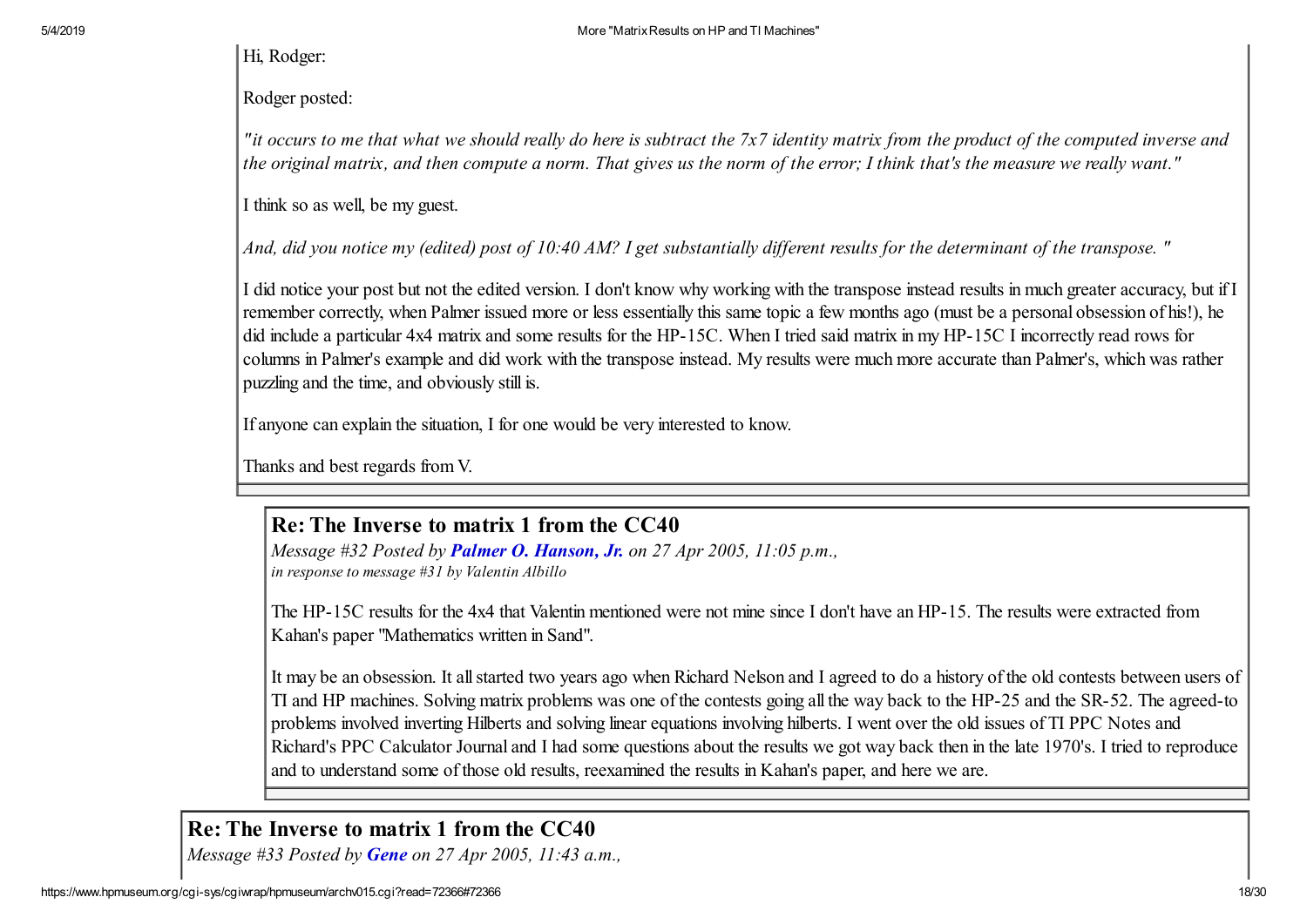*in response to message #28 by Gene*

Slightly more significant digits.

I'll have to work on the determinant of the inverse, etc. I'm actually NOT that familiar with the CC40 (but given its accuracy, perhaps I should get that way!)

| 96088630+    | $319303+$   | -535934+   | 2317100+    | -11322856+ | 30111202+    | -96237375+   |
|--------------|-------------|------------|-------------|------------|--------------|--------------|
| 4467+        | 14.96+      | $-24.93+$  | $107.70+$   | $-526.51+$ | 1400.04+     | $-4474.35+$  |
| $-39324.84+$ | $-130.63+$  | $219.38+$  | $-948.32+$  | 4633.9+    | $-12323.17+$ | 3938567+     |
| 272469+      | $905.44+$   | $-1519.7+$ | 6570.43+    | -32107+    | 85383+       | -272891+     |
| -1840970+    | $-6117.71+$ | $10267+$   | -44393+     | 216935+    | -576903+     | 1843820+     |
| 13113279+    | 43575+      | -73139+    | 316216+     | -1545238+  | 4109296+     | $-13133579+$ |
| -96089170+   | $-319305+$  | 535937+    | $-2317113+$ | 11322920+  | $-30111371+$ | 96237917+    |

## Results for TI-95 PROCALC + Mathematics module

*Message #34 Posted by [Marcus von Cube](https://www.hpmuseum.org/cgi-sys/cgiwrap/hpmuseum/archv015.cgi?contact=72545) on 28 Apr 2005, 4:41 a.m., in response to message #21 by Valentin Albillo*

I entered AM#1 into my TI-95 and got the following results:

det=1.000416554

inverse:

| 320072.67 -537225.22<br>2322682.48 -11350135.05 30183744.83<br>96320122.43<br>-96469226.32     |
|------------------------------------------------------------------------------------------------|
|                                                                                                |
| $-24.99$<br>107.96<br>14.99<br>1403.42<br>4478.13<br>-527.78<br>-4485.13                       |
| 219.91<br>-39419.58<br>$-130.95$<br>-950.60<br>-12352.85<br>39480.55<br>4645.06                |
| $-32184.59$<br>273126.23<br>907.62<br>6586.26<br>85589.34<br>-273549.05<br>$-1523.37$          |
| 10292.71<br>-44500.46<br>217458.42<br>-578293.11<br>-1845405.29<br>1848262.10<br>$-6132.45$    |
| 43680.80<br>316977.96<br>4119196.13<br>-13165219.97<br>13144871.45<br>-73315.46<br>-1548960.77 |
| 537228.22 -2322695.47 11350199.02 -30183914.76<br>96469769.09<br>-320074.67<br>-96320664.2     |

So far I was unable to compute the determinant of the inverse and there may be typing errors (I copied the values manually, too lazy to connect one of my printers...)

#### Re: Results for TI-95 PROCALC + Mathematics module

*Message #35 Posted by [Palmer O. Hanson, Jr.](https://www.hpmuseum.org/cgi-sys/cgiwrap/hpmuseum/archv015.cgi?contact=72612) on 29 Apr 2005, 12:16 a.m., in response to message #34 by Marcus von Cube*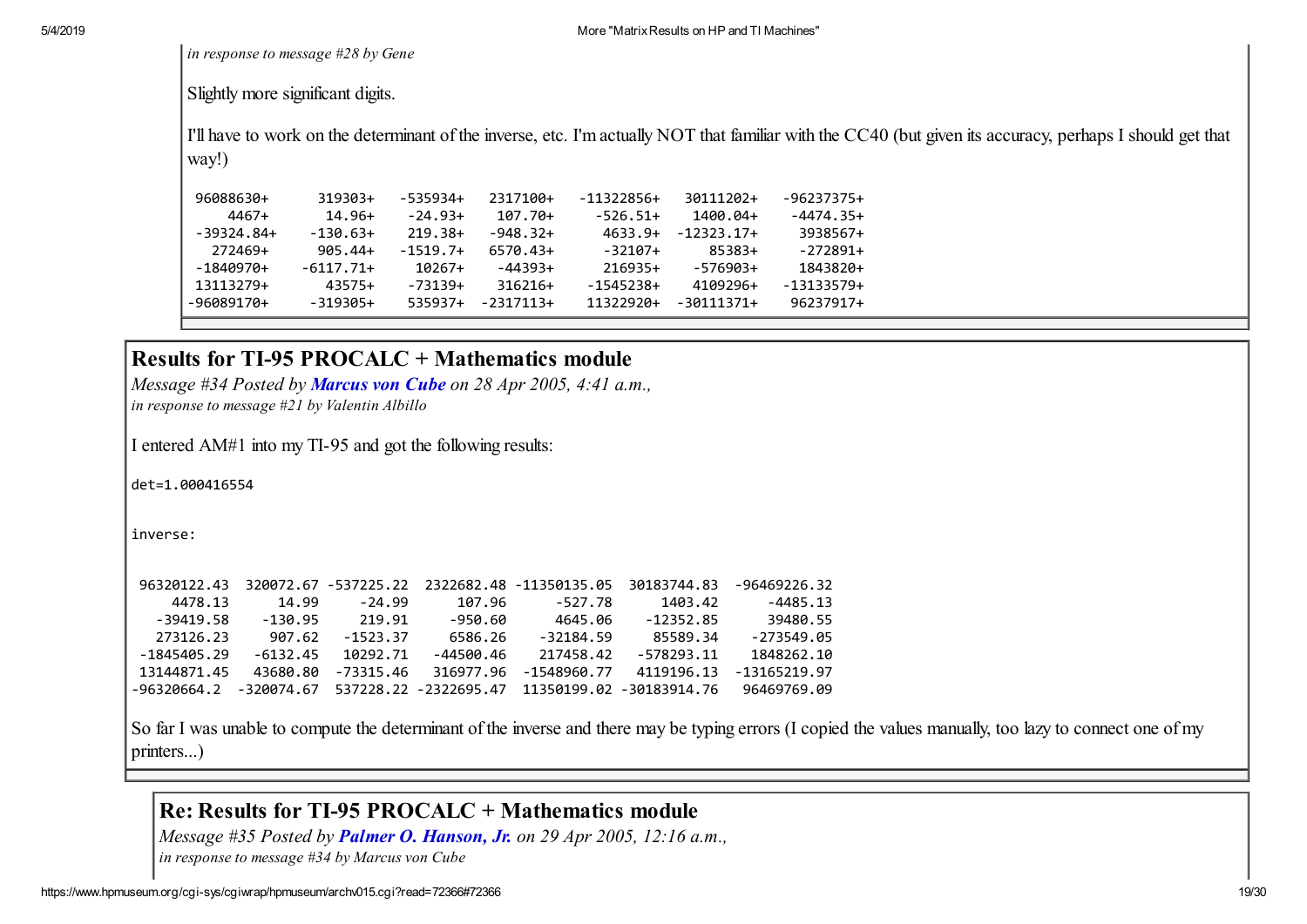I had run AM#1 on my TI-95. I did not get your answer. Then I ran the determinant of the inverse of AM#1 and I got your answer. I suspect that the reason for the difference is that you did not look closely at the subscript prompts. If you do you will see that the second prompt appears as a(2,1) which means that the user enters the matrix elements into the TI-95 by columns not by rows. That is the same convention that was used in the TI-59. TI uses entry by rows in the CC-40 and TI-74. To my knowledge all of the HP products use entry by rows.

The difference between our results is one more confirmation that the calculator generated determinant of a matrix will not be the same as the calculator generated determinant of the transpose of the matrix. The following table shows the differences for four calculators for AM#1:

|                | AM#1            | AM#1 Transpose |
|----------------|-----------------|----------------|
| HP-41 Math Pac | $-1.814762704$  | +1.495895865   |
| <b>HP-28S</b>  | 0.970960198039  | 0.999403205613 |
| TI-59          | 0.9983600987185 | 1.000223535604 |
| TI-95          | 1.000676708424  | 1.000416554421 |

The TI-59 and the TI-95 both use 13 digit mantissas, but the TI-59 has the well known non-commutative multiply and truncates while the TI-95 does not have the multiply problem and rounds.

The HP-41 Math Pac results support the idea that AM#1 is really more difficult than a 7x7 Hilbert.

#### Re: Results for TI-95 PROCALC + Mathematics module

*Message #36 Posted by [Valentin Albillo](https://www.hpmuseum.org/cgi-sys/cgiwrap/hpmuseum/archv015.cgi?contact=72630) on 29 Apr 2005, 6:46 a.m., in response to message #35 by Palmer O. Hanson, Jr.*

Hi, Palmer:

Palmer posted:

*"The HP-41 Math Pac results support the idea that AM#1 is really more dif icult than a 7x7 Hilbert."*

You bet ! :-) I carefully crafted my "Matrix Trilogy", AM#1-AM#3 to be random matrices, as innocent-looking as possible and with small, perfectly balanced integer elements, yet incredibly ill-conditioned. This makes them excellent for testing purposes.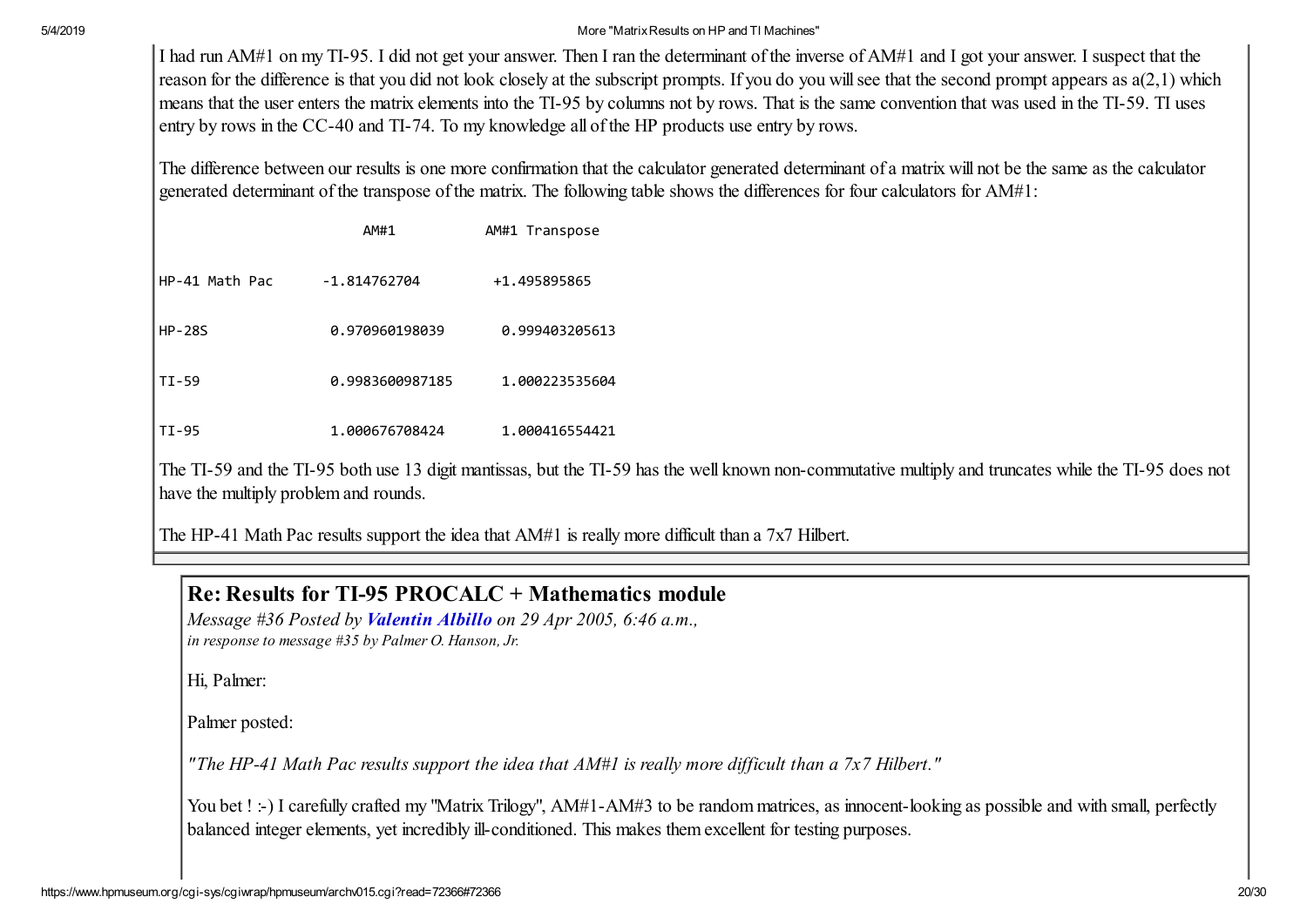As I see it, they have a number of important advantages when compared with Hilbert matrices:

• They have small, integer elements which can be represented exactly in any calculator/computer architecture, thus guaranteing that you start with the real McCoy. On the other hand, comparable Hilbert matrices have a large number of elements (such as 1/3, 1/7) which can't be exactly represented in any finite accuracy, so you're starting your tests with an *approximation* to the Hilbert matrix, \*not\* the real Hilbert matix.

As Hilbert matrices are extremely ill-conditioned, this is the biggest No-No in the book. You can't get any meaningful comparisons among different calculators with different internal architectures, nor can your results be compared with those corresponding to the exact matrix, because your starting data are not the same. This is not the case with AM#1-3: you always start with the same, exact matrix in every calculator/computer and you can compare against exact results obtained by using some symbolic algebra package.

- Hilbert matrices aren't balanced at all. You deal with a matrix that has floating-point, inaccurate entries, of continuously decreasing size, mixing values across a number of orders of magnitude. My AM#1-3 matrices are perfectly balanced, all numbers are more or less of the same order of magnitude, which makes for a better test as the starting conditions do not imply arithmetic between disparage values right from the start.
- Hilbert matrices are symmetrical, which means you can't use them to check the different results you obtain from your algorithms when working with the matrix and its transpose. It also means some algorithms could hypothetically make use of their symmetry to apply special-purpose routines which can mislead as they won't work for general, non-symmetric matrices.

Instead, AM#1-3 are random matrices, with no symmetry whatsoever. You can use them to test working with them in their original form versus their transposes, and no special-purpose algorithm applies to them.

• You can take the easy way out and compute the determinant of Hilbert matrices using exact formulae, which execute extremely quick for any dimension and produce results to any required accuracy, as demonstrated by my implementation for the HP-71B:

```
10 ! ** Determinants for Hilbert matrices from order 7 through 10 **
20 !
30 FOR N=7 TO 10 @ P=1 @ FOR I=1 TO N-1 @ P=P*FACT(I) @ NEXT I @ Q=1
40 FOR I=N TO 2*N-1 @ Q=Q*FACT(I) @ NEXT I @ DISP N;P^3/Q @ NEXT N
```
>RUN

```
7 4.83580262391E-25
 8 2.73705011379E-33
9 9.72023431183E-43
10 2.16417922642E-53
```
You can't do that with AM#1-3, there's no such cop-out to obtain results. You need pretty accurate algorithms and the best architecture possible if you want your numbers to be any useable at all.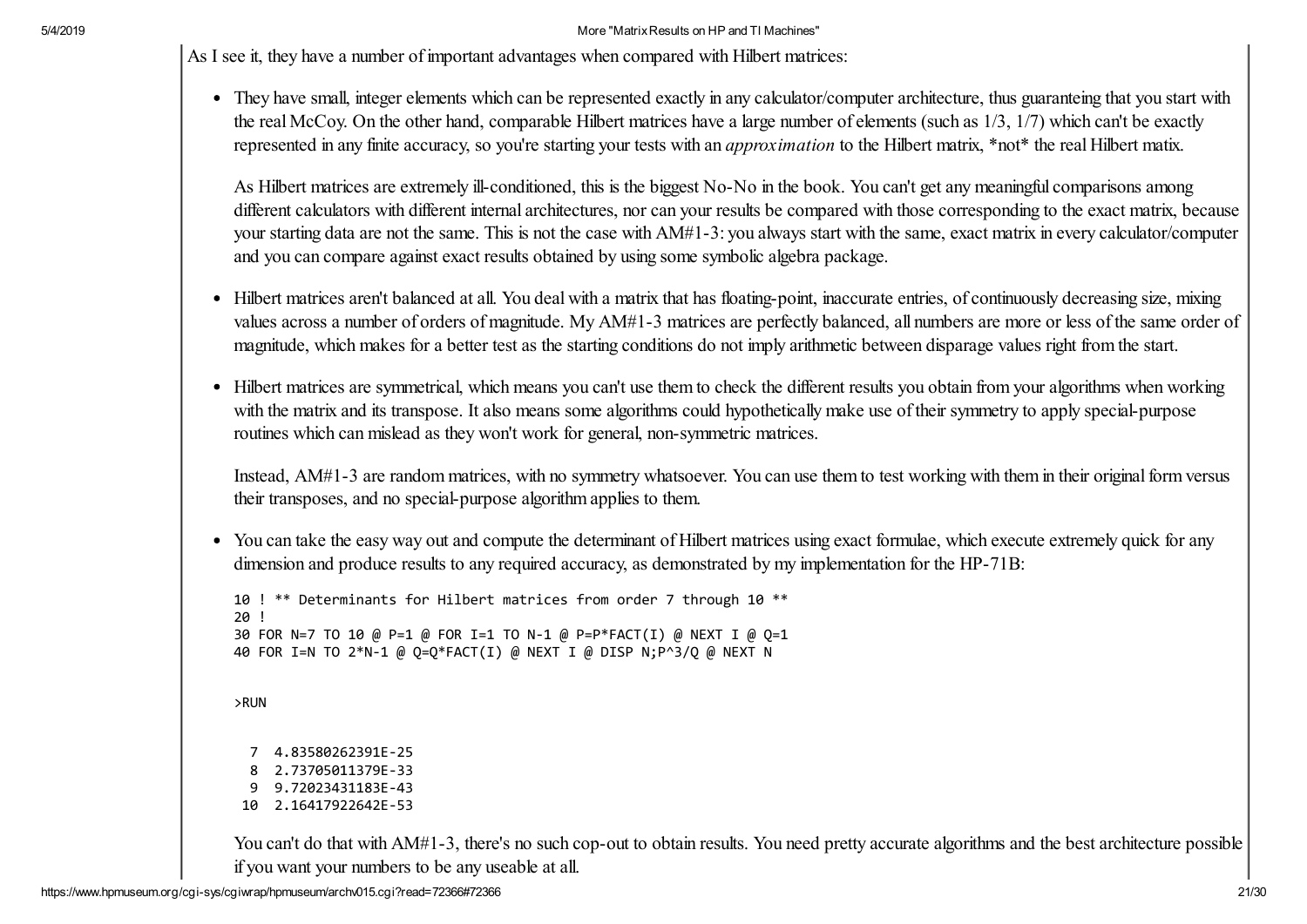• And last but not least, AM#1-3 are incredibly ill-conditioned, in increasing order of difficulty, and will really give a run for his money to any and all algorithms, even more so than Hilbert matrices of comparable dimensions.

If needed, matrices such as AM#1-3 can be crafted for any specific dimensions, with an exponentially increasing intractability. I fully doubt that any calculator would be able to get any significant figures at all when finding the determinant or the inverse of a 10x10 instance, not to mention solving a corresponding system of equations.

The bottom line: I heartedly suggest you put aside your "faulty" Hilbert matrices, and use instead AM#1-3. This will certainly help produce accurate and meaningful (if discouraging) results.

Thanks for your interest and best regards from V.

## Re: Results for TI-95 PROCALC + Mathematics module

*Message #37 Posted by [whuy](https://www.hpmuseum.org/cgi-sys/cgiwrap/hpmuseum/archv015.cgi?contact=72631) on 29 Apr 2005, 9:28 a.m., in response to message #36 by Valentin Albillo*

Please don't leave me (us?) in the dark any longer, Valentin! How did you create them?

Werner

### Re: Results for TI-95 PROCALC + Mathematics module

*Message #38 Posted by [Palmer O. Hanson, Jr.](https://www.hpmuseum.org/cgi-sys/cgiwrap/hpmuseum/archv015.cgi?contact=72672) on 29 Apr 2005, 10:14 p.m., in response to message #36 by Valentin Albillo*

One advantage that you didn't mention for your matrices is that they are easier to display so that one can check one's entry. Of course this comment doesn't apply to the HP-49 where one can get an exact Hilbert of any size entered with a few keystrokes.

In his transmission of April 27 Rodger wrote:

"All other things being equal (ceteris parabus, as the Romans would say), it is better to have more digits."

My original comparison table of Hilbert results which started this whole exercise supports that statement. I have't seen anything in the discussion of your matrices which contradicts that statement. Do you disagree?

## Re: Results for TI-95 PROCALC + Mathematics module

*Message #39 Posted by [Marcus von Cube](https://www.hpmuseum.org/cgi-sys/cgiwrap/hpmuseum/archv015.cgi?contact=72635) on 29 Apr 2005, 9:47 a.m.,*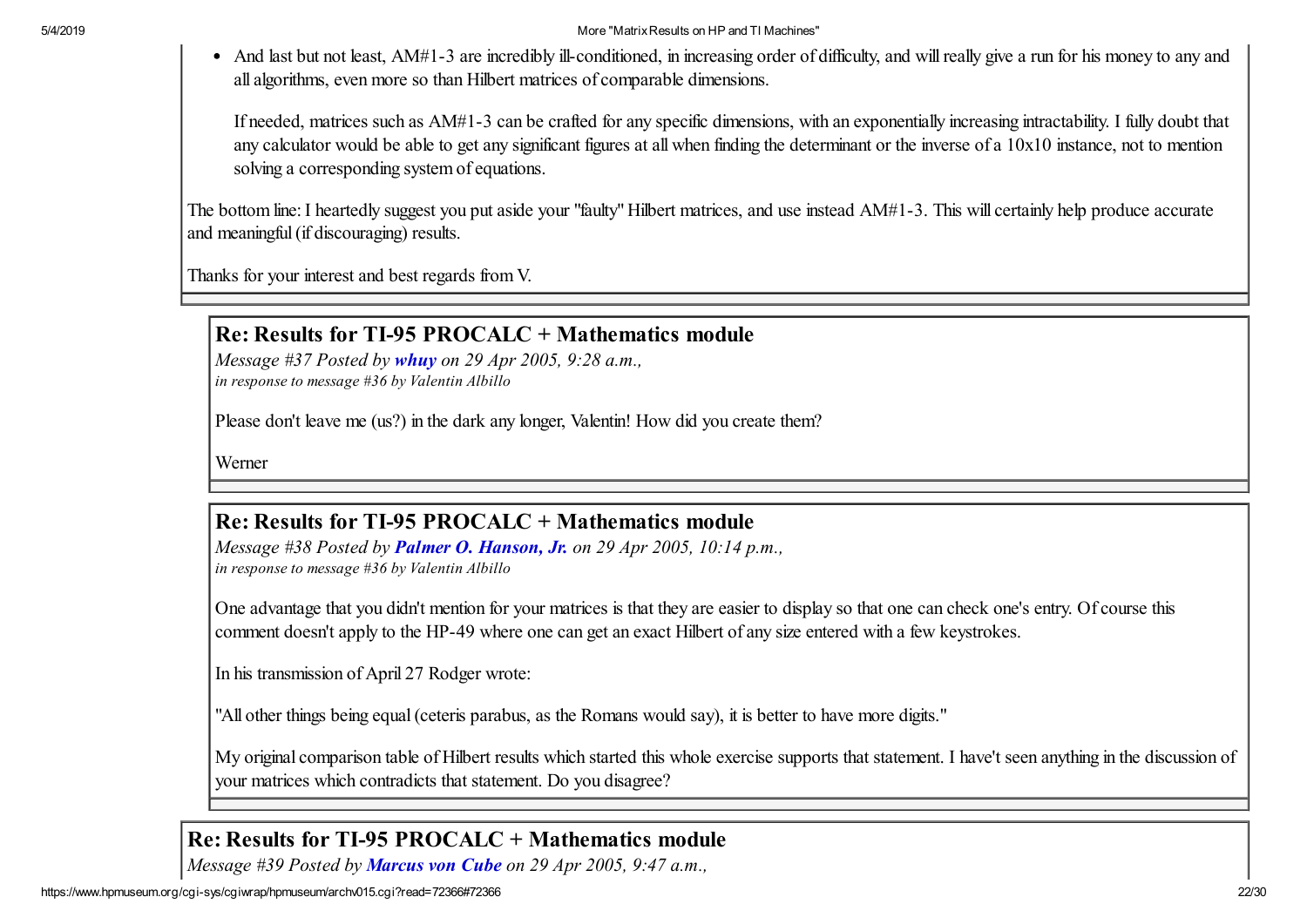*in response to message #35 by Palmer O. Hanson, Jr.*

Quote:

I did not get your answer. Then I ran the determinant of the inverse of AM#1 and I got your answer.

You are perfectly right (except that you should have said "transposed" instead of "inverse".)

I think the main reason for the different results is the way, columns are rearranged by pivoting.

## Re: More "Matrix Results on HP and TI Machines"

*Message #40 Posted by [Rodger Rosenbaum](https://www.hpmuseum.org/cgi-sys/cgiwrap/hpmuseum/archv015.cgi?contact=72471) on 27 Apr 2005, 10:40 a.m., in response to message #1 by Valentin Albillo*

N.B. Edited to include transpose results. Some results from three calculators for the determinant of Albillo's Matrix #1 and its transpose:

AM#1 Transpose of AM#1 HP48S .970960198039 .999403205613 HP48G .999945522778 .999982262077 TI-86 .999646804338 1.00003051678 The HP48G is using 15 digit arithmetic for all internal matrix calculations, and it shows.

It's interesting that the transpose gives so much better results for the less accurate machines.

*Edited: 27 Apr 2005, 11:18 a.m. after one or more responses were posted*

### But...15 digits?

*Message #41 Posted by [Gene](https://www.hpmuseum.org/cgi-sys/cgiwrap/hpmuseum/archv015.cgi?contact=72483) on 27 Apr 2005, 10:48 a.m., in response to message #40 by Rodger Rosenbaum*

Valentin's always saying (and I thought it true too), that the HP71B carries 15 digits too.

Why would the 48g series be so much more accurate?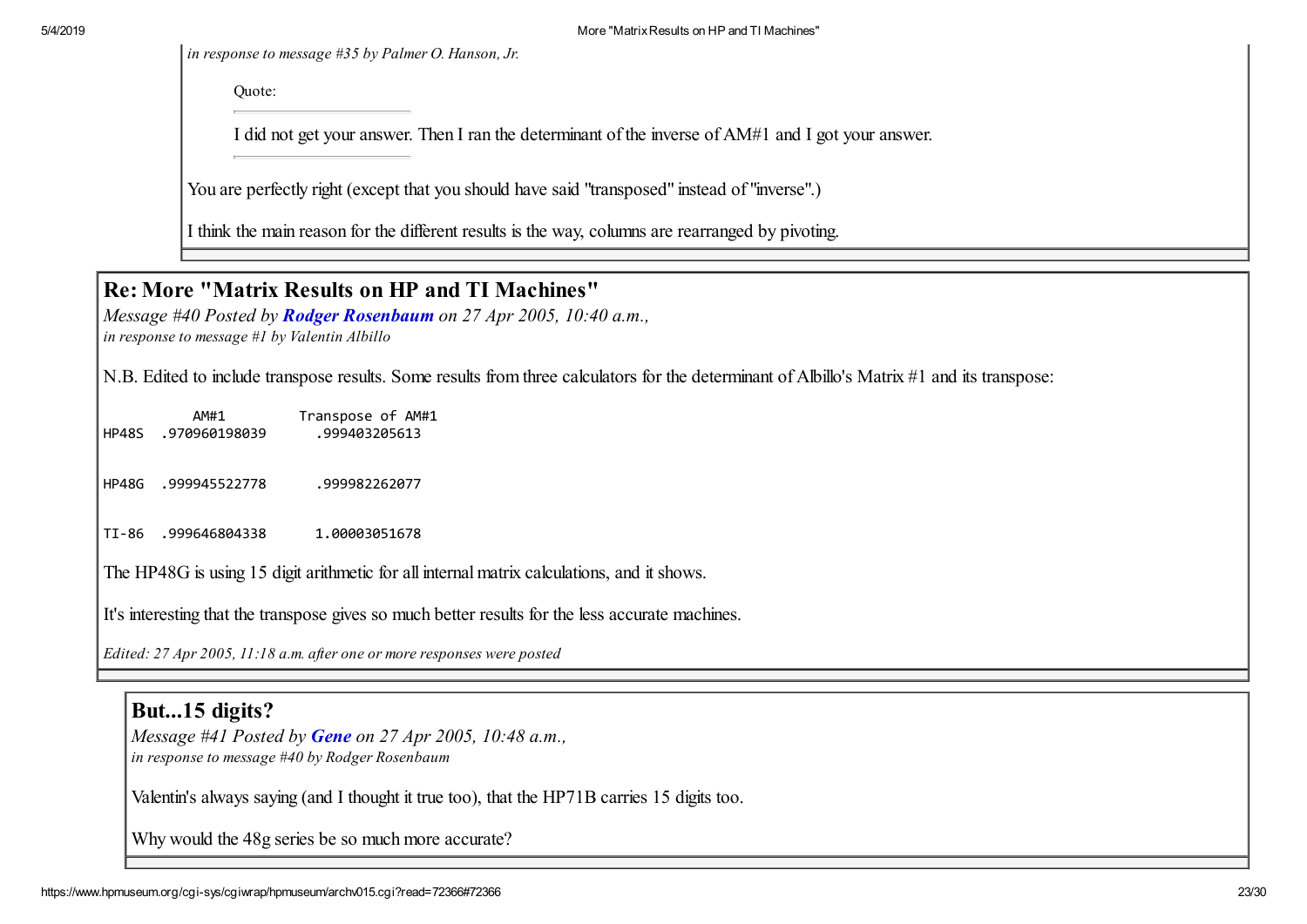### Re: But...15 digits?

*Message #42 Posted by [Arnaud Amiel](https://www.hpmuseum.org/cgi-sys/cgiwrap/hpmuseum/archv015.cgi?contact=72487) on 27 Apr 2005, 11:05 a.m., in response to message #41 by Gene*

The 48 and 49 use for some algorithms some extended reals which have a 15 digits mantissa. I supose on the 71 the 15 digits are used for 12 digit mantissa, sign and exponent.

Arnaud

1234 to remove if it is not true.

## Re: But...15 digits?

*Message #43 Posted by [Rodger Rosenbaum](https://www.hpmuseum.org/cgi-sys/cgiwrap/hpmuseum/archv015.cgi?contact=72488) on 27 Apr 2005, 11:11 a.m., in response to message #41 by Gene*

"Valentin's always saying (and I thought it true too), that the HP71B carries 15 digits too. Why would the 48g series be so much more accurate?"

Because the HP71 and the HP48S don't maintain those 15 digits for every partial result when doing matrix computations; they sometimes round things to 12 digits before proceeding with the rest of the computation. Paul McClellan reworked the matrix math in the HP48G to use 15 digits all the way through every internal matrix function. He also added all those extra nifty matrix functions such as SVD, LU, QR, etc.

## Exact results with the HP ...

*Message #44 Posted by [Nenad \(Croatia\)](https://www.hpmuseum.org/cgi-sys/cgiwrap/hpmuseum/archv015.cgi?contact=72562) on 28 Apr 2005, 7:02 a.m., in response to message #40 by Rodger Rosenbaum*

Implementing one of my HP machines (physically even smaller than the HP71B) the following result is obtained in 11 seconds:

DET (Albillo Matrix #3)=1

without any tricks, programming, etc.

Anybody interested which HP and how :-)

#### Re: Exact results with the HP ...

*Message #45 Posted by [HrastProgrammer](https://www.hpmuseum.org/cgi-sys/cgiwrap/hpmuseum/archv015.cgi?contact=72614) on 29 Apr 2005, 12:42 a.m., in response to message #44 by Nenad (Croatia)*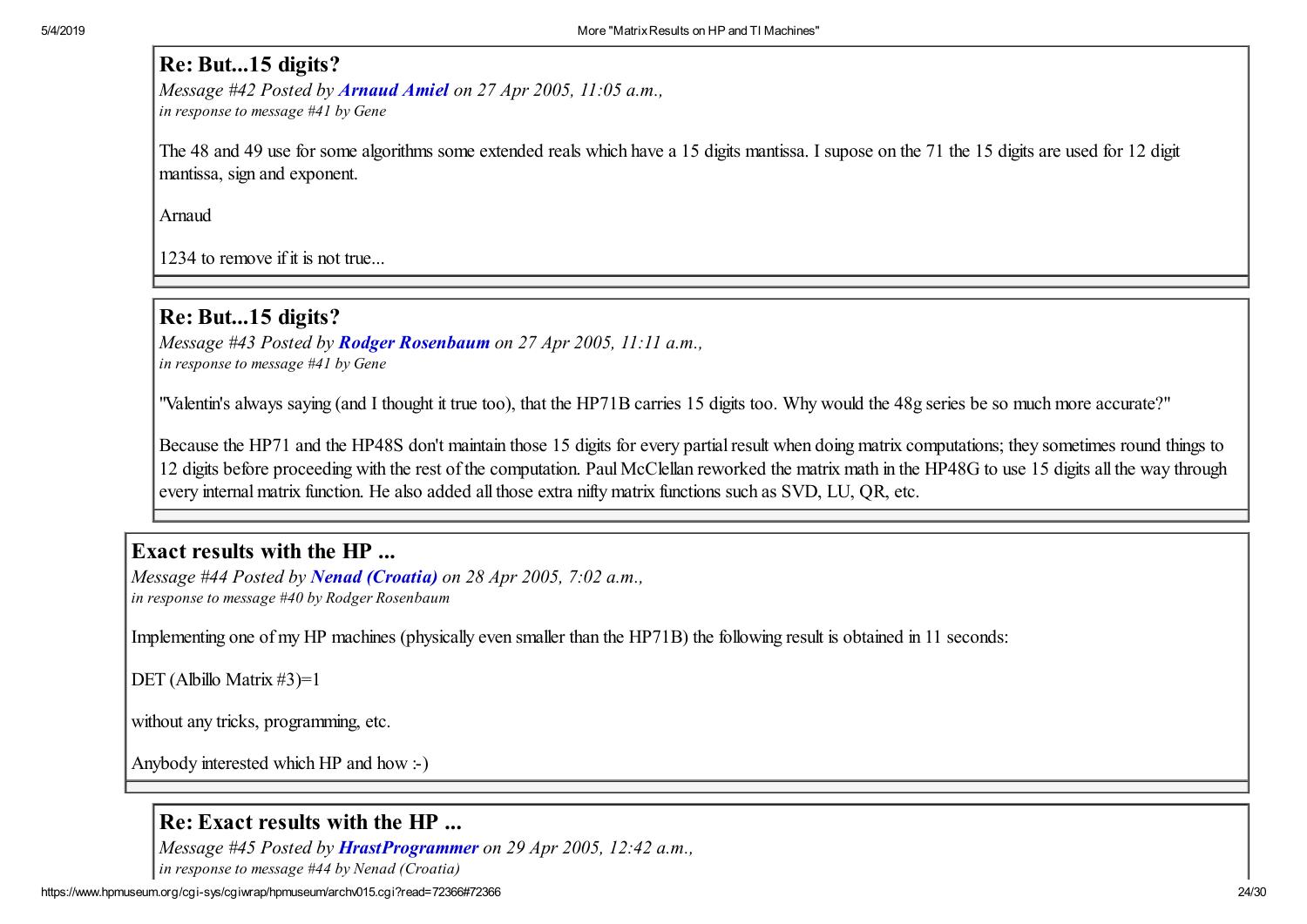*Anybody interested which HP and how :-)*

Jornada / Derive ?

#### Re: Exact results with the HP ...

*Message #46 Posted by [Nenad \(Croatia\)](https://www.hpmuseum.org/cgi-sys/cgiwrap/hpmuseum/archv015.cgi?contact=72616) on 29 Apr 2005, 4:01 a.m., in response to message #45 by HrastProgrammer*

You are right, Hrast (as always, if I might add...)

HP Jornada 720, with Derive 3.14 running on Pocket DOS

Just wanted to point out that a really powerful CAS can be implemented on a machine like HP J 720/728 without any problems. The only issue is that this is a very old DOS version of Derive intended for PC/XT, but it works as a beast.

Derive itself is extremely powerful (and a very small) program. I remember that a DOS version was able to fit on a single 5,25" floppy. In addition to this, implementation of Pocket DOS on a HP J preserves the capabilities of many old and wonderful programs written for good old DOS.

#### 49g+ results for Valentin's #1 matrix

*Message #47 Posted by [Gene](https://www.hpmuseum.org/cgi-sys/cgiwrap/hpmuseum/archv015.cgi?contact=72632) on 29 Apr 2005, 9:33 a.m., in response to message #40 by Rodger Rosenbaum*

Of course, in exact mode, the 49g+ gives the exact results for Valentin's #1 matrix.

However, in APPROXIMATE mode, I get very interesting results. Here's what I did...

I took the exact matrix of integers, switched to approximate mode, then multiplied the integer matrix by 1. to convert all of the values to reals (they all now have "." after them in the matrix.

When I compute the determinant of this "real" matrix, I get:

1. ---  $Error = 0?$ 

When I compute the determinant of the inverse of the matrix, I get:

0.998239455633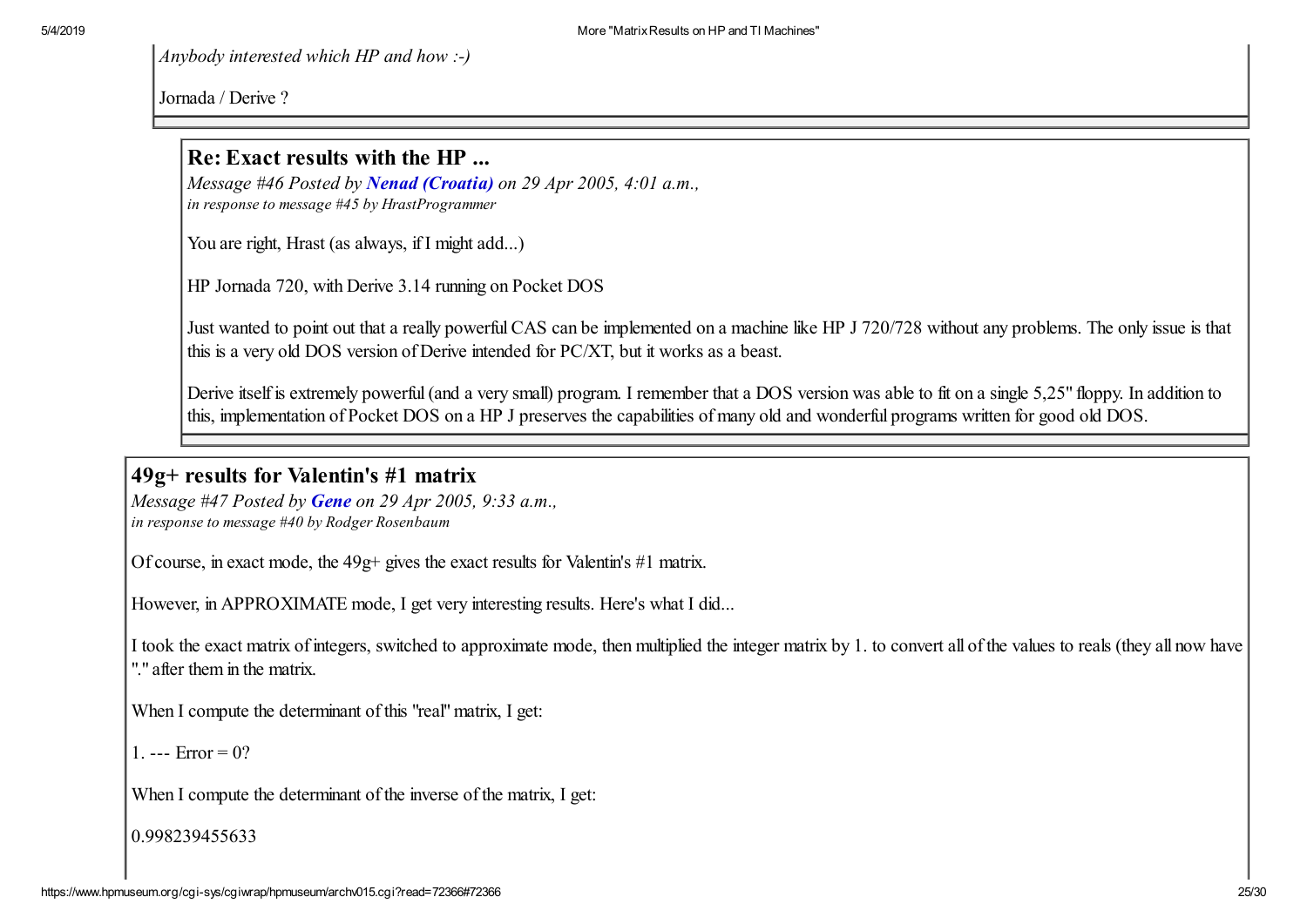$Error = 0.17605%$  or so.

5/4/2019 More "MatrixResults on HP and TI Machines"

The RowNorm of the product of the inverse with the original matrix comes up 1.03, error of 3%

The ColumnNorm of the product of the inverse with the original matrix comes up 1.014991, error of 1.4991%.

I don't believe the 49g+ has the "Frobenius Norm" built-in.

I'm really interested in the 1. determinant in approximate mode.

The inverse is not exact - and I can post that if someone wants to see it.

Re: 49g+ results for Valentin's #1 matrix

*Message #48 Posted by [whuy](https://www.hpmuseum.org/cgi-sys/cgiwrap/hpmuseum/archv015.cgi?contact=72636) on 29 Apr 2005, 9:57 a.m., in response to message #47 by Gene*

Gene - Set Flag -54 (Use Tiny Element) By default, it is Clear. One of the places where that makes a difference is in the computation of a determinant. An extra check is performed up front to see whether all entries are integers. If so, the result is rounded to the nearest integer. Of course, the inverse matrix is not integer any more, hence the real result.

Cheers, Werner

#### Updated...Re: 49g+ results for Valentin's #1 matrix

*Message #49 Posted by [Gene](https://www.hpmuseum.org/cgi-sys/cgiwrap/hpmuseum/archv015.cgi?contact=72638) on 29 Apr 2005, 10:28 a.m., in response to message #48 by whuy*

Thanks. With Flag 54 set, the determinant of Valentin's #1 matrix is now:

0.999945522778, an error of 0.0054478% or so.

Interestingly, the determinant of the INVERSE is:

0.999945522778, an error of 0.0054478% or so.

No joke. It is exactly the same.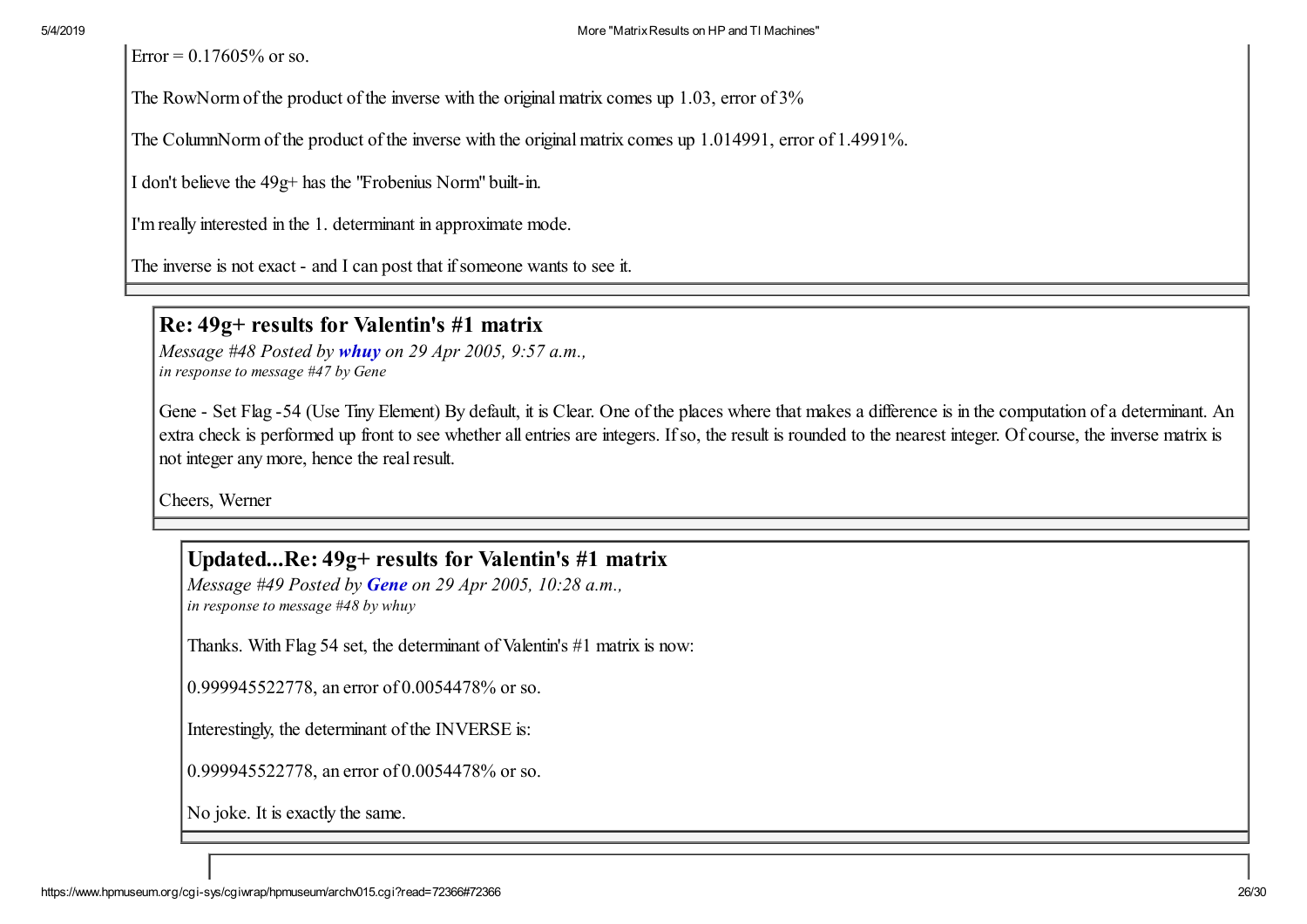#### Re: Updated...Re: 49g+ results for Valentin's #1 matrix

*Message #50 Posted by [whuy](https://www.hpmuseum.org/cgi-sys/cgiwrap/hpmuseum/archv015.cgi?contact=72641) on 29 Apr 2005, 10:50 a.m., in response to message #49 by Gene*

? No it's .998239455633 like you wrote in your previous post Werner

#### Re: Updated...Re: 49g+ results for Valentin's #1 matrix

*Message #51 Posted by [Gene](https://www.hpmuseum.org/cgi-sys/cgiwrap/hpmuseum/archv015.cgi?contact=72647) on 29 Apr 2005, 11:25 a.m., in response to message #50 by whuy*

You're right. I think I won't sign any financial documents today...must not be following things too closely. :-)

#### Re: 49g+ results for Valentin's #1 matrix

*Message #52 Posted by [Rodger Rosenbaum](https://www.hpmuseum.org/cgi-sys/cgiwrap/hpmuseum/archv015.cgi?contact=72670) on 29 Apr 2005, 9:12 p.m., in response to message #47 by Gene*

Gene said:"I don't believe the 49g+ has the "Frobenius Norm" built-in."

The Frobenius norm of a matrix is obtained with ABS().

*Edited: 29 Apr 2005, 9:13 p.m.*

# Exact results with the HP-71B

*Message #53 Posted by [Valentin Albillo](https://www.hpmuseum.org/cgi-sys/cgiwrap/hpmuseum/archv015.cgi?contact=72557) on 28 Apr 2005, 5:03 a.m., in response to message #1 by Valentin Albillo*

#### Hi, all:

Though using DET to compute the Albillo's matrices determinants does result in quite poor results (due to their extreme ill-conditioning and inherent loss of precision caused by the many division operations the internal triangularization algorithm entails), this doesn't mean we can't obtain exact results in a 71B.

In fact, we just need another approach that doesn't involve divisions at any step, and one such approach is to use the "determinant expansion by minors" technique. This algorithm is of considerable theoretical interest, and can be recursively used to compute any determinant using just multiplications and additions, never a division in sight. As such it is *highly inefficient* for matrices above 4x4, say, but for just the purpose of showing how you can *in theory* compute those difficult determinants *exactly*, it will do.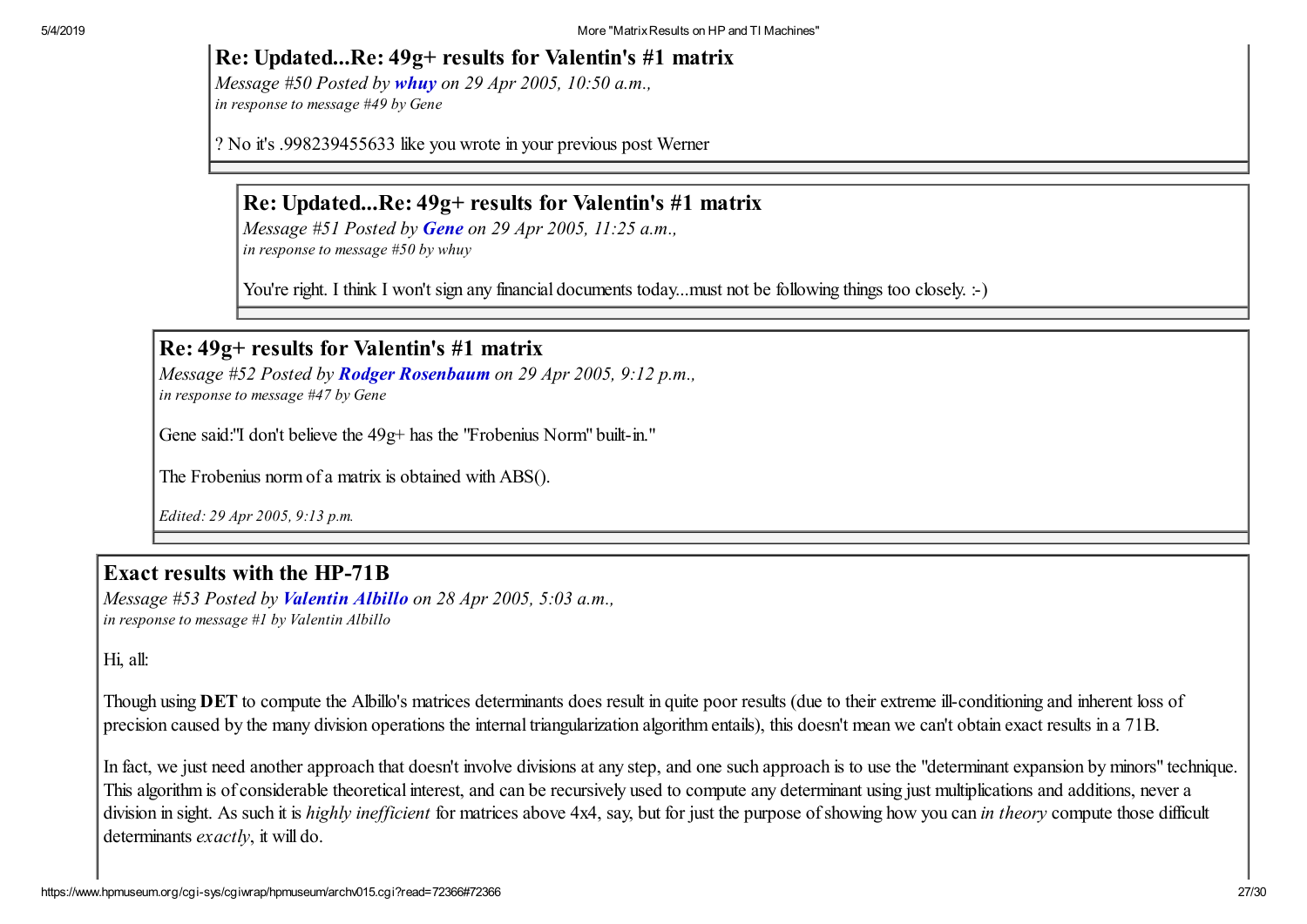Thanks to the powerful HP-71B's BASIC implementation, a simple version of the expansion by minors can be coded as a *recursive* subprogram in just 4 lines (with *arbitrary* line numbers):

 SUB XDET(A(,),D) @ DIM N,E,I,J,K @ N=UBND(A,1) IF N=2 THEN D=A(1,1)\*A(2,2)-A(1,2)\*A(2,1) @ END ELSE DIM B(N-1,N-1) @ D=0 FOR K=1 TO N @ FOR I=2 TO N @ C=1 @ FOR J=1 TO N @ IF J#K THEN B(I-1,C)=A(I,J) @ C=C+1 NEXT J @ NEXT I @ CALL XDET(B,E) @ D=D-(-1)^K\*A(1,K)\*E @ NEXT K

You must previously dimension the matrix (with OPTION BASE 1) and a real variable to return the value of the determinant, then populate the matrix and call the subprogram, like this:

Albillo Matrix 1:

From the keyboard do:

>OPTION BASE 1 @ DIM A(7,7) @ MAT INPUT A [ENTER]

A(1,1)? 58,71,67,36,35,19,60,50,71,71,56,45,20,52,64,40,84,50,51,43,69 [ENTER] A(4,1)? 31,28,41,54,31,18,33,45,23,46,38,50,43,50,41,10,28,17,33,41,46 [ENTER] A(7,1)? 66,72,71,38,40,27,69 [ENTER]

>DET(A) [ENTER]

.97095056196 (inexact result with DET)

>CALL XDET(A,D) @ DISP D [ENTER]

1 (exact result with XDET)

#### Albillo Matrix 2:

>MAT INPUT A [ENTER]

A(1,1)? 86,69,53,33,18,10,87,70,65,63,55,20,25,73,44,53,63,67,45,44,49 [ENTER] A(4,1)? 32,27,50,84,36,12,33,28,41,39,64,51,45,33,11,20,13,17,19,33,15 [ENTER] A(7,1)? 88,73,55,35,21,18,90 [ENTER]

 $\angle$ DET(A) [ENTER]